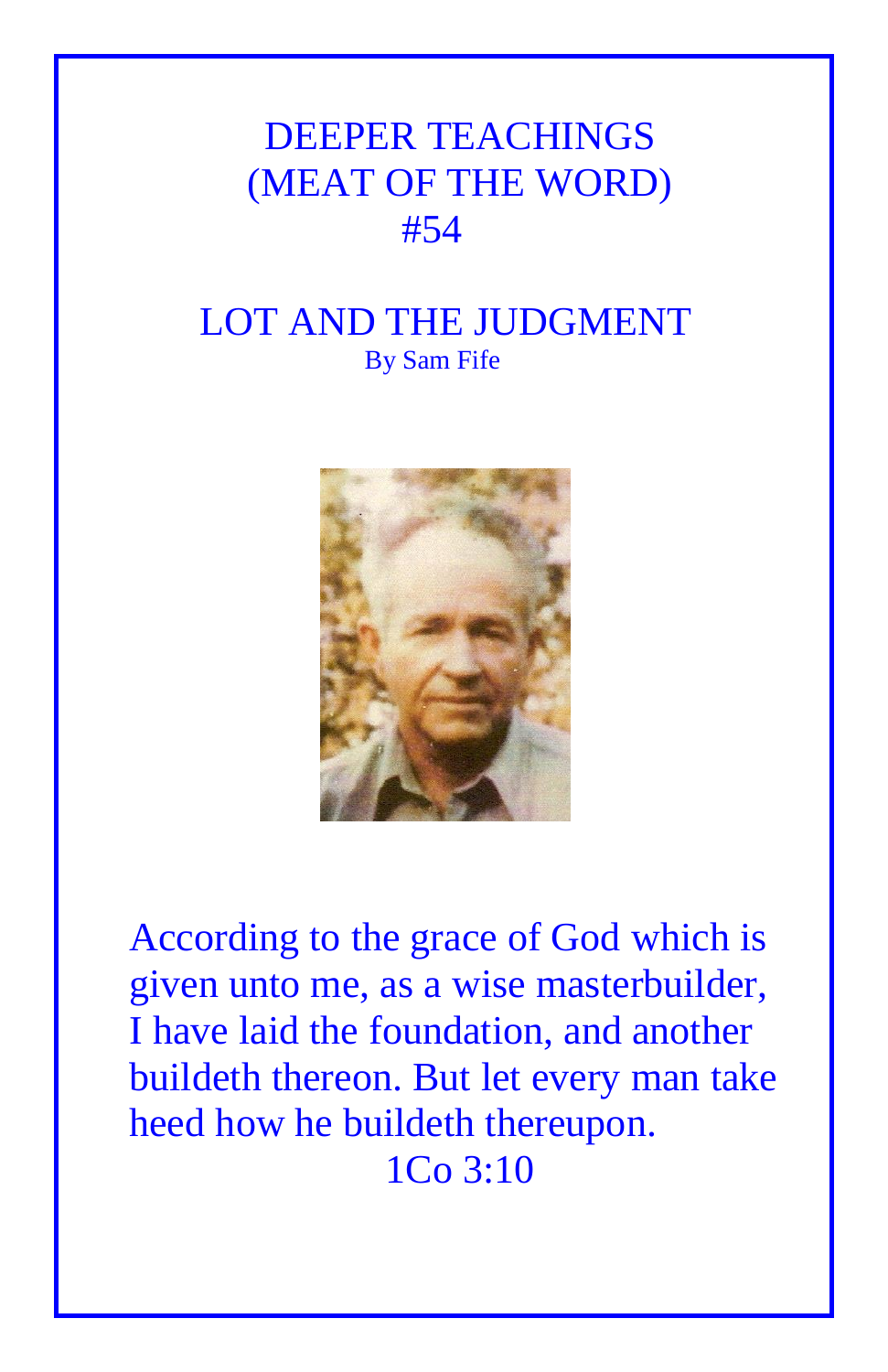## **LOT AND THE JUDGMENT** By Sam Fife **THE LITTLE SNAKE BITES Page 20**

Let's begin this study with Chapter 13 of Genesis and the fifth verse. Because our scriptural study covers a large portion of scripture from Genesis 13 through Genesis 19, we are simply going to read excerpts from these chapters, those being the scriptures which are pertinent and important to our study today. Read along with us.

Gen 13:5 And Lot also, which went with Abram, had flocks, and herds, and tents. 6 And the land was not able to bear them, that they might dwell together: for their substance was great, so that they could not dwell together. 7 And there was a strife between the herdsmen of Abram's cattle and the herdsmen of Lot's cattle: and the Canaanite and the Perizzite dwelled then in the land. 8 And Abram said unto Lot, Let there be no strife, I pray thee, between me and thee, and between my herdsmen and thy herdsmen; for we *be* brethren. 9 Is not the whole land before thee? separate thyself, I pray thee, from me: if *thou wilt take* the left hand, then I will go to the right; or if *thou depart* to the right hand, then I will go to the left. 10 And Lot lifted up his eyes, and beheld all the plain of Jordan, that it *was* well watered every where, before the LORD destroyed Sodom and Gomorrah, *even* as the garden of the LORD, like the land of Egypt, as thou comest unto Zoar. 11 Then Lot chose him all the plain of Jordan; and Lot journeyed east: and they separated themselves the one from the other. 12 Abram dwelled in the land of Canaan, and Lot dwelled in the cities of the plain, and pitched *his* tent toward Sodom. 13 But the men of Sodom *were* wicked and sinners before the LORD exceedingly. 14 And the LORD said unto Abram, after that Lot was separated from him, Lift up now thine eyes, and look from the place where thou art northward, and southward, and eastward, and westward: 15 For all the land which thou seest, to thee will I give it, and to thy seed forever. 16 And I will make thy seed as the dust of the earth: so that if a man can number the dust of the earth, *then* shall thy seed also be numbered. 17 Arise, walk through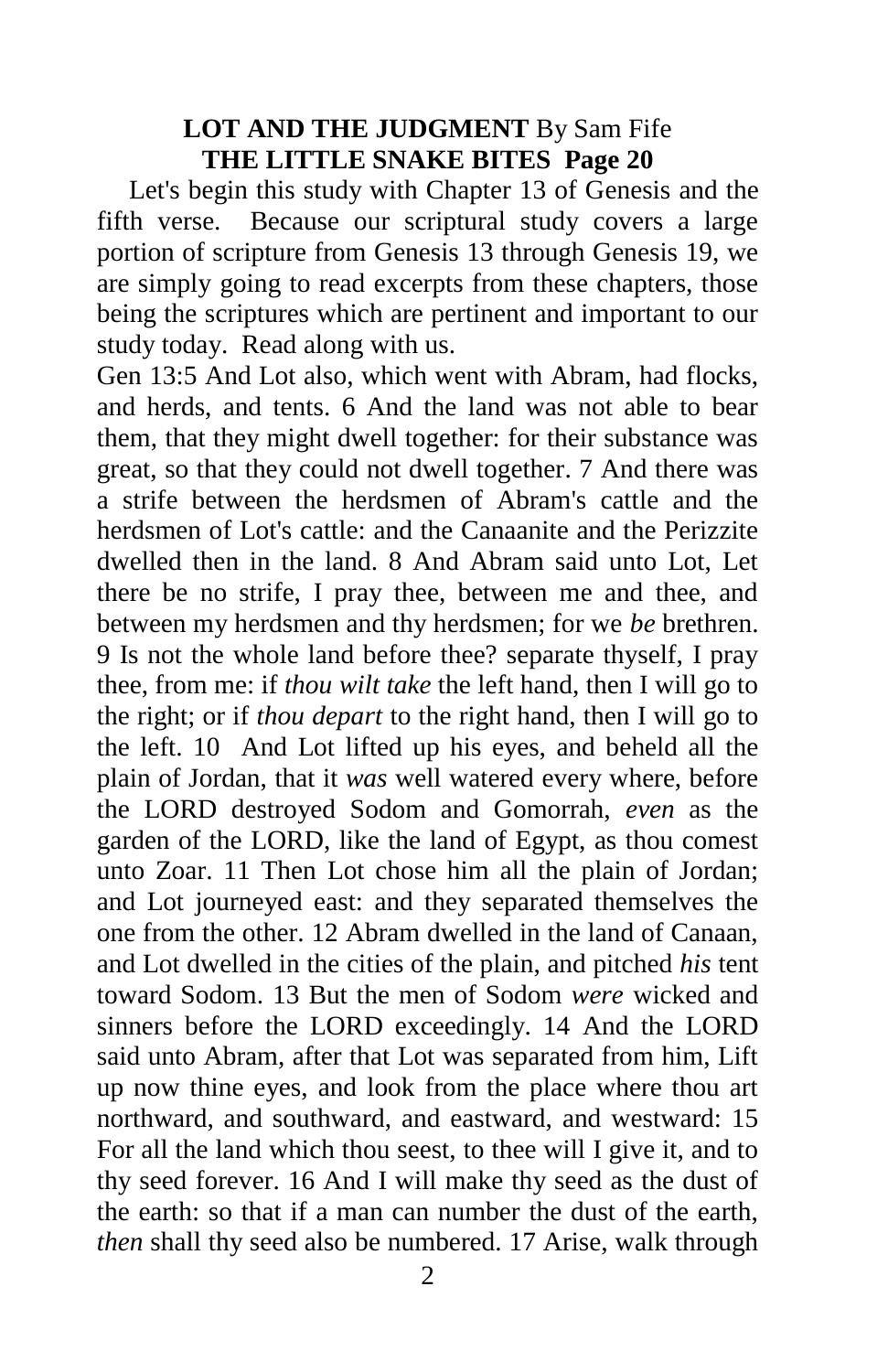the land in the length of it and in the breadth of it; for I will give it unto thee.

In Chapter 18 verses 16-33 and in Chapter 19 verses 1-29, we have recorded that three angels came to Abraham's tent there in the land of Canaan. They revealed to him that Sarah was going to have a son. Then after they had revealed to him that Sarah was going to have a son, Verse 16 says: And the men rose up from thence, and looked toward Sodom: and Abraham went with them to bring them on the way.

Gen 18:17 And the LORD said, Shall I hide from Abraham that thing which I do; 18 Seeing that Abraham shall surely become a great and mighty nation, and all the nations of the earth shall be blessed in him? 19 For I know him, that he will command his children and his household after him, and they shall keep the way of the LORD, to do justice and judgment; that the LORD may bring upon Abraham that which he hath spoken of him. 20 And the LORD said, Because the cry of Sodom and Gomorrah is great, and because their sin is very grievous; 21 I will go down now, and see whether they have done altogether according to the cry of it, which is come unto me; and if not, I will know. 22 And the men turned their faces from thence, and went toward Sodom: but Abraham stood yet before the LORD. 23 And Abraham drew near, and said, Wilt thou also destroy the righteous with the wicked? 24 Peradventure there be fifty righteous within the city: wilt thou also destroy and not spare the place for the fifty righteous that *are* therein? 25 That be far from thee to do after this manner, to slay the righteous with the wicked: and that the righteous should be as the wicked, that be far from thee: Shall not the Judge of all the earth do right? 26 And the LORD said, If I find in Sodom fifty righteous within the city, then I will spare all the place for their sakes. 27 And Abraham answered and said, Behold now, I have taken upon me to speak unto the Lord, which *am but* dust and ashes: 28 Peradventure there shall lack five of the fifty righteous: wilt thou destroy all the city for *lack of* five? And he said, If I find there forty and five, I will not destroy *it*. 29 And he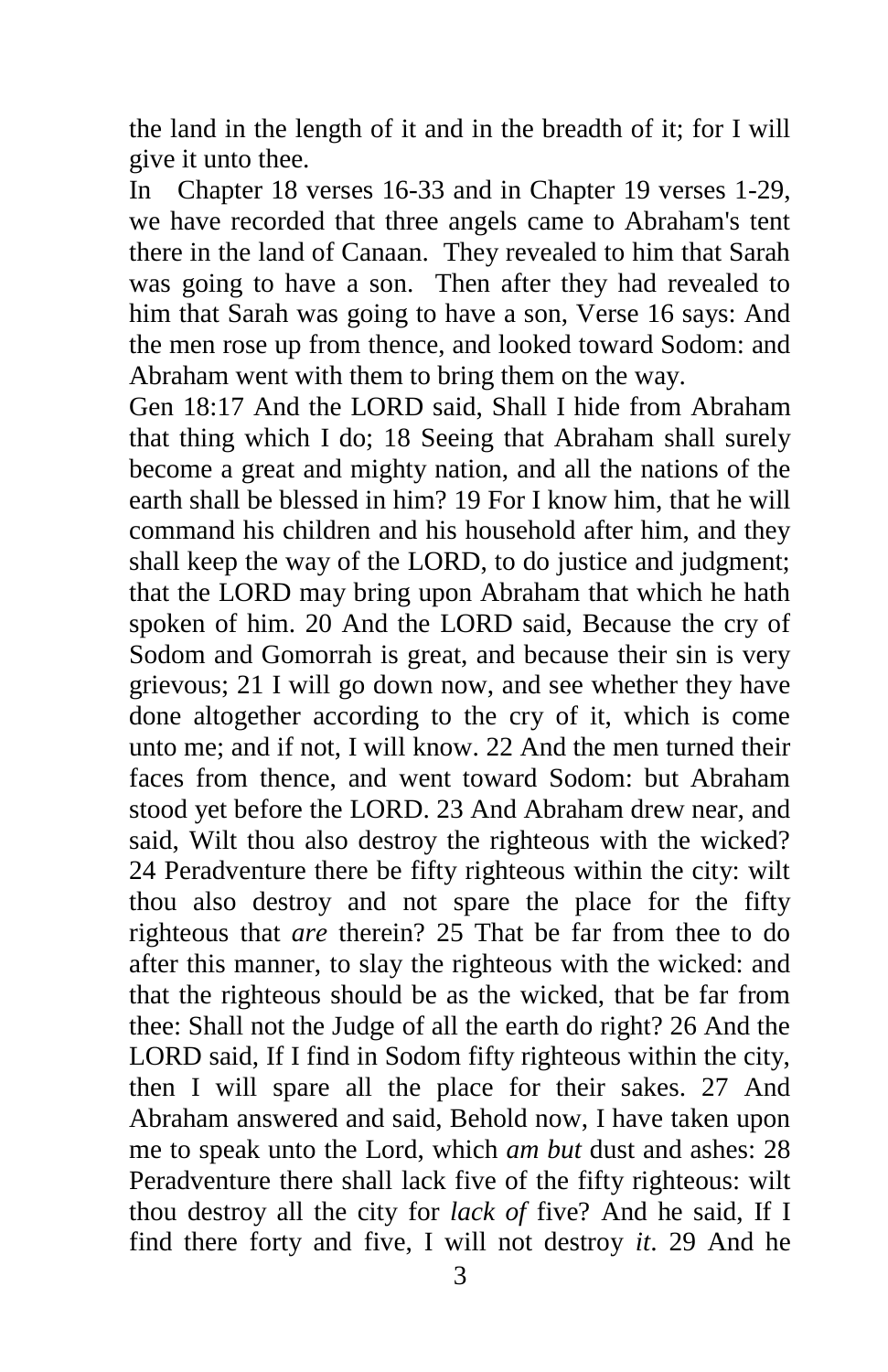spoke unto him yet again, and said, Peradventure there shall be forty found there. And he said, I will not do *it* for forty's sake. 30 And he said *unto him*, Oh let not the Lord be angry, and I will speak: Peradventure there shall thirty be found there. And he said, I will not do *it*, if I find thirty there. 31 And he said, Behold now, I have taken upon me to speak unto the Lord: Peradventure there shall be twenty found there. And he said, I will not destroy *it* for twenty's sake. 32 And he said, Oh let not the Lord be angry, and I will speak yet but this once: Peradventure ten shall be found there. And he said, I will not destroy *it* for ten's sake. 33 And the LORD went his way, as soon as he had left communing with Abraham: and Abraham returned unto his place.

Gen 19:1 And there came two angels to Sodom at even; and Lot sat in the gate of Sodom: and Lot seeing *them* rose up to meet them; and he bowed himself with his face toward the ground; 2 And he said, Behold now, my lords, turn in, I pray you, into your servant's house, and tarry all night, and wash your feet, and ye shall rise up early, and go on your ways. And they said, Nay; but we will abide in the street all night. 3 And he pressed upon them greatly; and they turned in unto him, and entered into his house; and he made them a feast, and did bake unleavened bread, and they did eat. 4 But before they lay down, the men of the city, *even* the men of Sodom, compassed the house round, both old and young, all the people from every quarter: 5 And they called unto Lot, and said unto him, Where *are* the men which came in to thee this night? bring them out unto us, that we may know them. 6 And Lot went out at the door unto them, and shut the door after him, 7 And said, I pray you, brethren, do not so wickedly. 8 Behold now, I have two daughters which have not known man; let me, I pray you, bring them out unto you, and do ye to them as *is* good in your eyes: only unto these men do nothing; for therefore came they under the shadow of my roof. 9 And they said, Stand back. And they said *again*, This one *fellow* came in to sojourn, and he will needs be a judge: now will we deal worse with thee, than with them.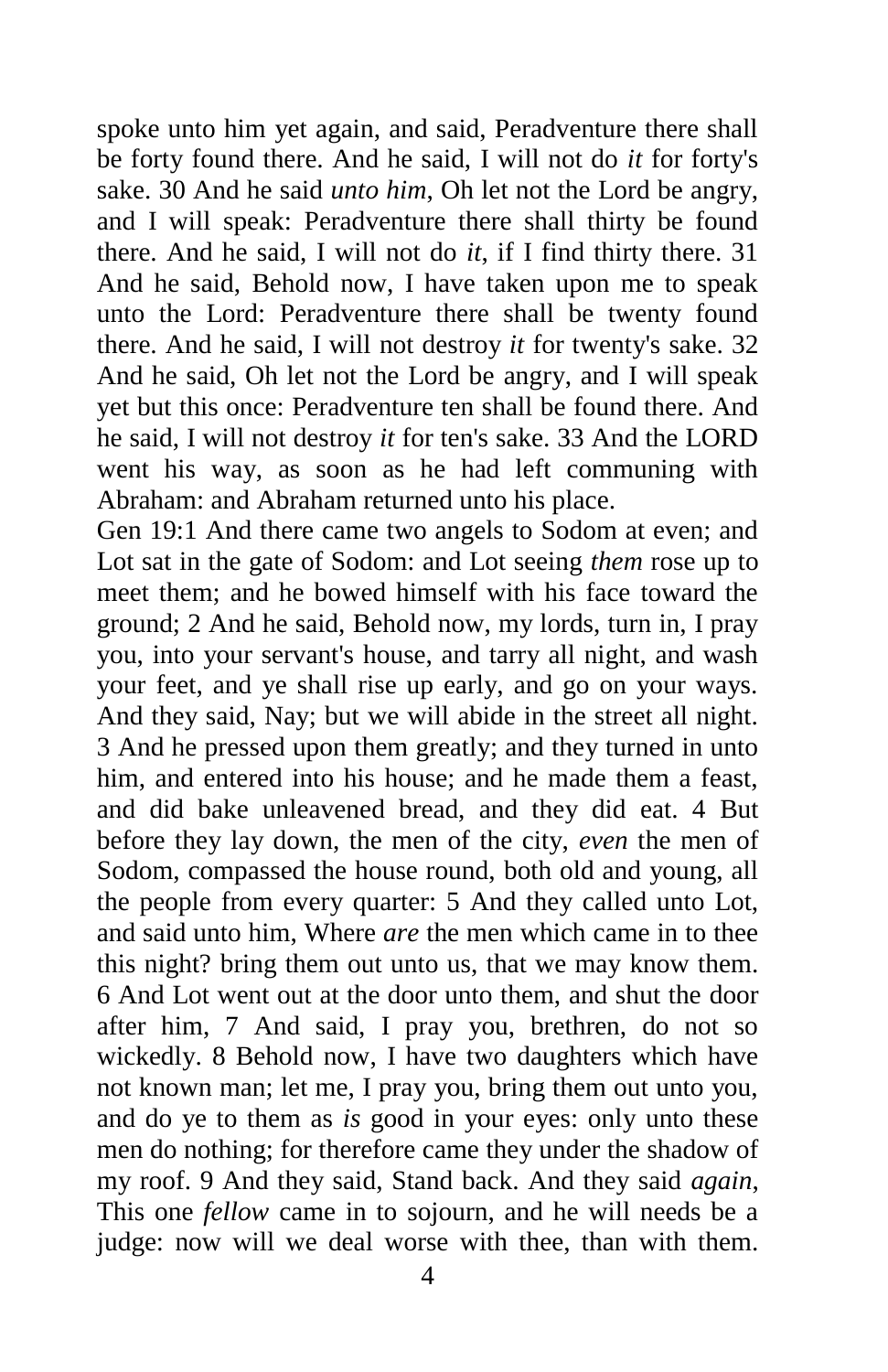And they pressed sore upon the man, *even* Lot, and came near to break the door. 10 But the men put forth their hand, and pulled Lot into the house to them, and shut to the door. 11 And they smote the men that *were* at the door of the house with blindness, both small and great: so that they wearied themselves to find the door. 12 And the men said unto Lot, Hast thou here any besides a son-in-law, and thy sons, and thy daughters? and whatsoever thou hast in the city, bring *them* out of this place: 13 For we will destroy this place, because the cry of them is waxen great before the face of the LORD; and the LORD hath sent us to destroy it. 14 And Lot went out, and spoke unto his sons-in-law, which married his daughters, and said, Up, get you out of this place; for the LORD will destroy this city. But he seemed as one that mocked unto his sons-in-law. 15 And when the morning arose, then the angels hastened Lot, saying, Arise, take thy wife, and thy two daughters, which are here; lest thou be consumed in the iniquity of the city. 16 And while he lingered, the men laid hold upon his hand, and upon the hand of his wife, and upon the hand of his two daughters; the LORD being merciful unto him: and they brought him forth, and set him without the city. 17 And it came to pass, when they had brought them forth abroad, that he said, Escape for thy life; look not behind thee, neither stay thou in all the plain; escape to the mountain, lest thou be consumed. 18 And Lot said unto them, Oh, not so, my Lord: 19 Behold now, thy servant hath found grace in thy sight, and thou hast magnified thy mercy, which thou hast showed unto me in saving my life; and I cannot escape to the mountain, lest some evil take me, and I die: 20 Behold now, this city *is* near to flee unto, and it *is* a little one: Oh, let me escape thither, (*is* it not a little one?) and my soul shall live. 21 And he said unto him, See, I have accepted thee concerning this thing also, that I will not overthrow this city, for the which thou hast spoken. 22 Haste thee, escape thither; for I cannot do any thing till thou be come thither. Therefore the name of the city was called Zoar. 23 The sun was risen upon the earth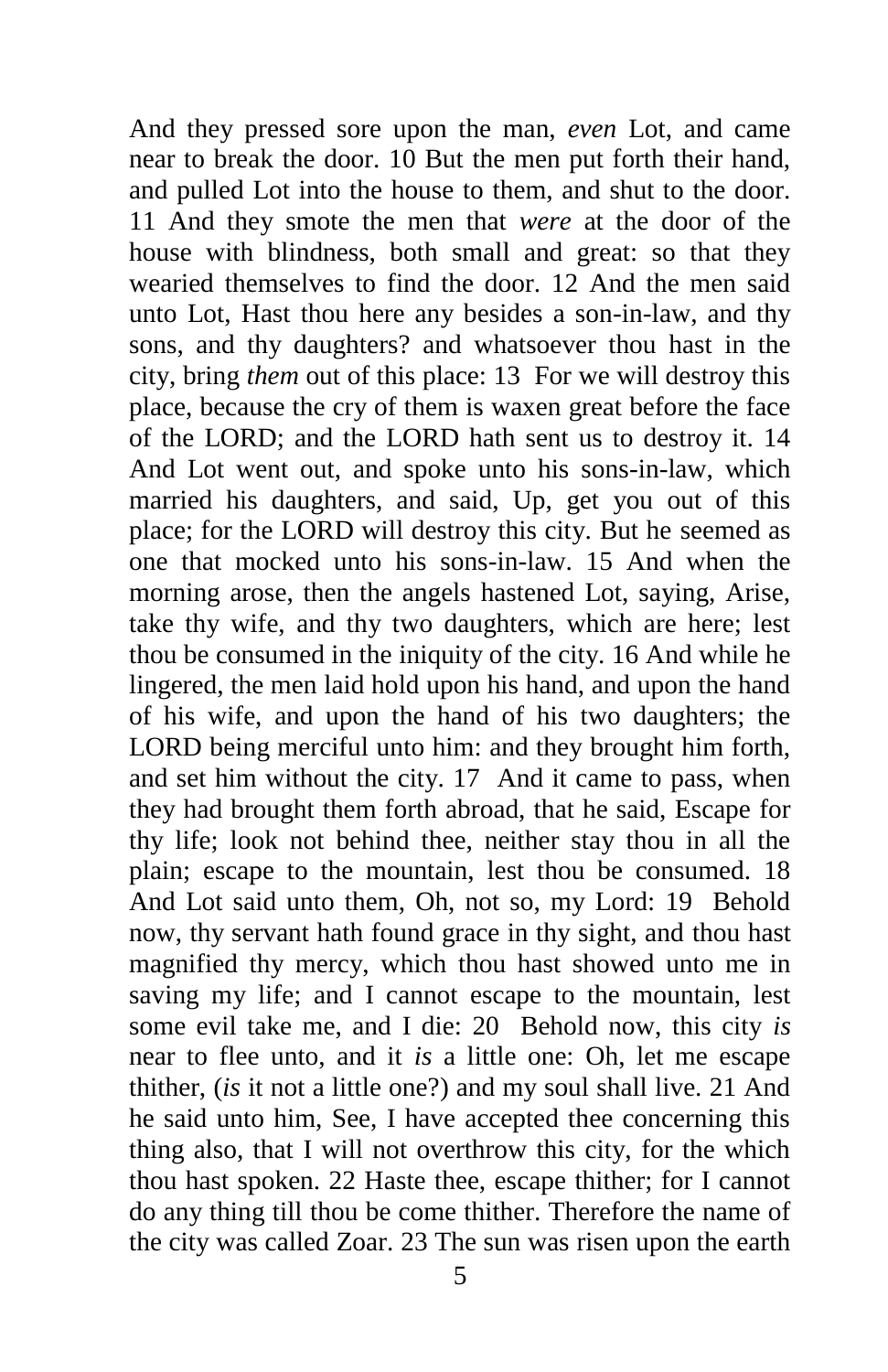when Lot entered into Zoar. 24 Then the LORD rained upon Sodom and upon Gomorrah brimstone and fire from the LORD out of heaven; 25 And he overthrew those cities, and all the plain, and all the inhabitants of the cities, and that which grew upon the ground. 26 But his wife looked back from behind him, and she became a pillar of salt. 27 And Abraham got up early in the morning to the place where he stood before the LORD: 28 and he looked toward Sodom and Gomorrah, and toward all the land of the plain, and beheld, and, lo, the smoke of the country went up as the smoke of a furnace. 29 And it came to pass, when God destroyed the cities of the plain, that God remembered Abraham, and sent Lot out of the midst of the overthrow, when he overthrew the cities in the which Lot dwelt.

Now, in order to see beyond all shadow of doubt, that what we have read here is a type and a prophecy of what is going to happen to this world and its system, which is the Sodom and Gomorrah of the whole world, in these last days, we need only to remember the words of Jesus, "As it was in the days of Sodom and Gomorrah, so shall it be at the coming of the Son of Man."

Lot and his family, in those past days, were a type of the worldly Christian who is so enamored of the things of this world that he doesn't want to let them go, and therefore will escape the judgment that comes upon this world, only so as by fire. We all need to remember the words of Jesus when he spoke of the last judgment that is coming upon this world. And he said, "Remember Lot's wife," who was so enamored of the material things that she possessed, that she couldn't let them go. She continued to look back toward them, and she became a dead thing with no life in her, a pillar of salt.

With that in view, we go back and we study Lot's experience and the experience of Sodom and Gomorrah, and in doing so, we can see exactly what is going to happen to the Christians in the world today who are so enamored with the material things of the world that they don't want to let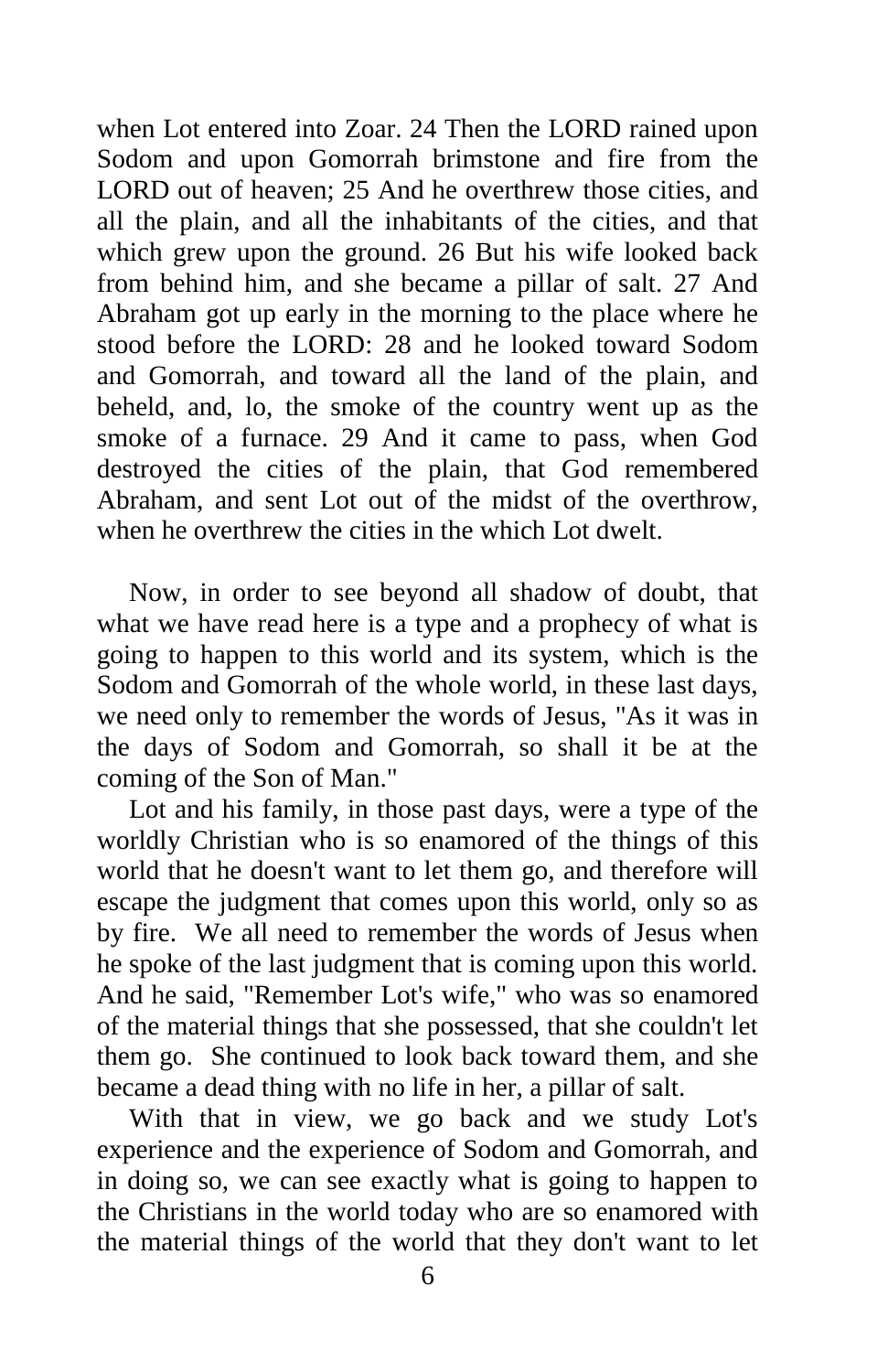them go, so that they might escape the judgment that is going to come upon this world.

To begin with, in our study, we see that when God called Abraham to come out of Egypt and to go into Canaan land, Lot, his nephew, also went out of Egypt with him. Egypt is always a type of this world. Canaan land is always a type of our "Promised Land" that God has given to us.

So Lot moved out of Egypt with Abraham and he went into Canaan land with Abraham. But when God began to bless Abraham and Lot, and they began experiencing the blessings of God, there was strife between Abraham's family and Lot's family, and the two could no longer get along together. This was because Abraham was spiritual and Lot was carnal. This was because Lot had a heart that was hungry for the material possessions of this world, and for this reason his people began to strive against Abraham's people, therefore they had to separate. And Abraham being the man of God that he was, refused to strive against Lot in any way, whatsoever. He said alright, you can have first choice, all the land is before us, you choose what you want and I'll take what's left.

Here we have revealed to us the character, the Christian character of this man Abraham, always willing to put his brother first. This is also the character God has called us to, and that all who are spiritual, will have.

Then the Bible says that Lot looked toward the plains of Zoar, and because they were well watered, even as a garden, and because they offered to him the best opportunity for great material gain, instead of remaining in the land of Canaan with Abraham where God had told them to go, Lot chose the plains of Zoar and he went down and dwelt among the Sodomites in the plains of Zoar. Now Lot knew that the Sodomite people had become so under the dominion of Satan that they were the wickedest of all people. They were so possessed by Satan's demoniac kingdom that they had all become homosexuals, they had sunk unto the very depths of depravity. Lot knew that this was their condition, yet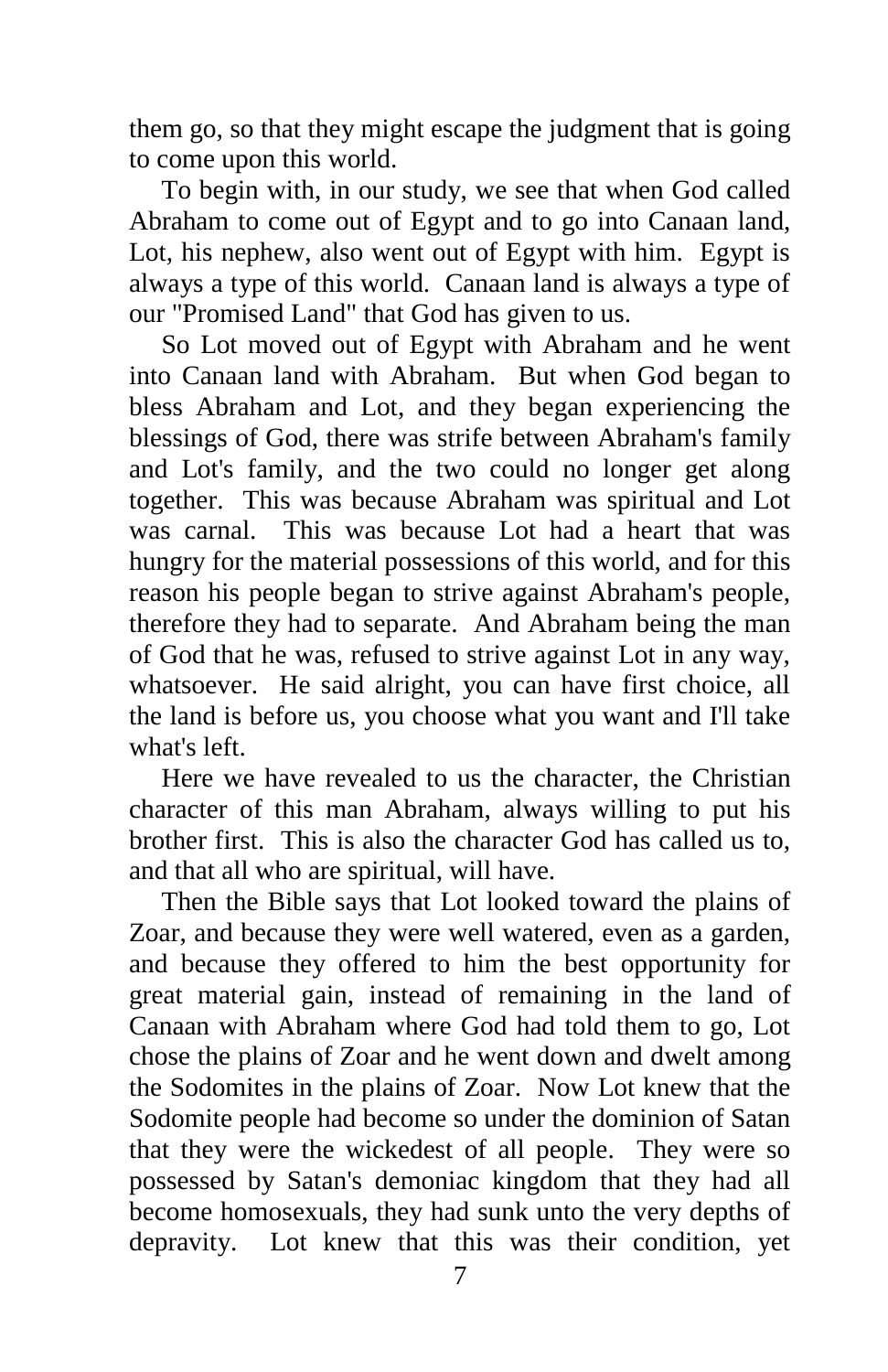because of his desire for material gain, instead of being willing to dwell with the people of God, with Abraham who was walking in the promise of God, he went down and dwelt among the people of Sodom and Gomorrah, because his heart cried out for the material gain which could be gained thereby. In doing so he was a perfect type of the millions of Christians in the church today, who have come out of Egypt, just as Lot came out of Egypt with Abraham; they have been saved, they are a part of the church of Jesus Christ, but they cannot get along with the spiritual people of God, those who are moving on into God's promised land. They cannot walk with the Abrahams of this world who move on into the Baptism of the Holy Spirit and the deeper walk in God and who will remain in Canaan, therefore they separate themselves from those who are walking in the Spirit. They will follow the carnal brand of Christianity; they will dwell in the midst of the people of this world, of which Sodom was a type. They reject the truth of the Baptism of the Holy Spirit and the manifestations of the spirit; they refuse to move into this deeper walk in God, because they know it means leaving the world completely behind. They know their friends will look down on them; they know their business connections will suffer, many of them, and they would rather dwell in the midst of the world, among the devil's people, and go on in worldly carnal Christianity, than to move into the deep walk of the Spirit of God. Because of the material gain that it will afford them, like Lot, they choose the plains of Zoar, and to dwell among the people of Sodom of this world, instead of walking in full fellowship with those who are moving on in the Spirit of God, of whom Abraham is a type. In a moment, we will see what this will cost them, when God's judgment comes upon the world, but first let's see what God said to Abraham after Lot was separated from him.

Gen 13:14 And the LORD said unto Abram, after that Lot was separated from him, Lift up now thine eyes, and look from the place where thou art northward, and southward, and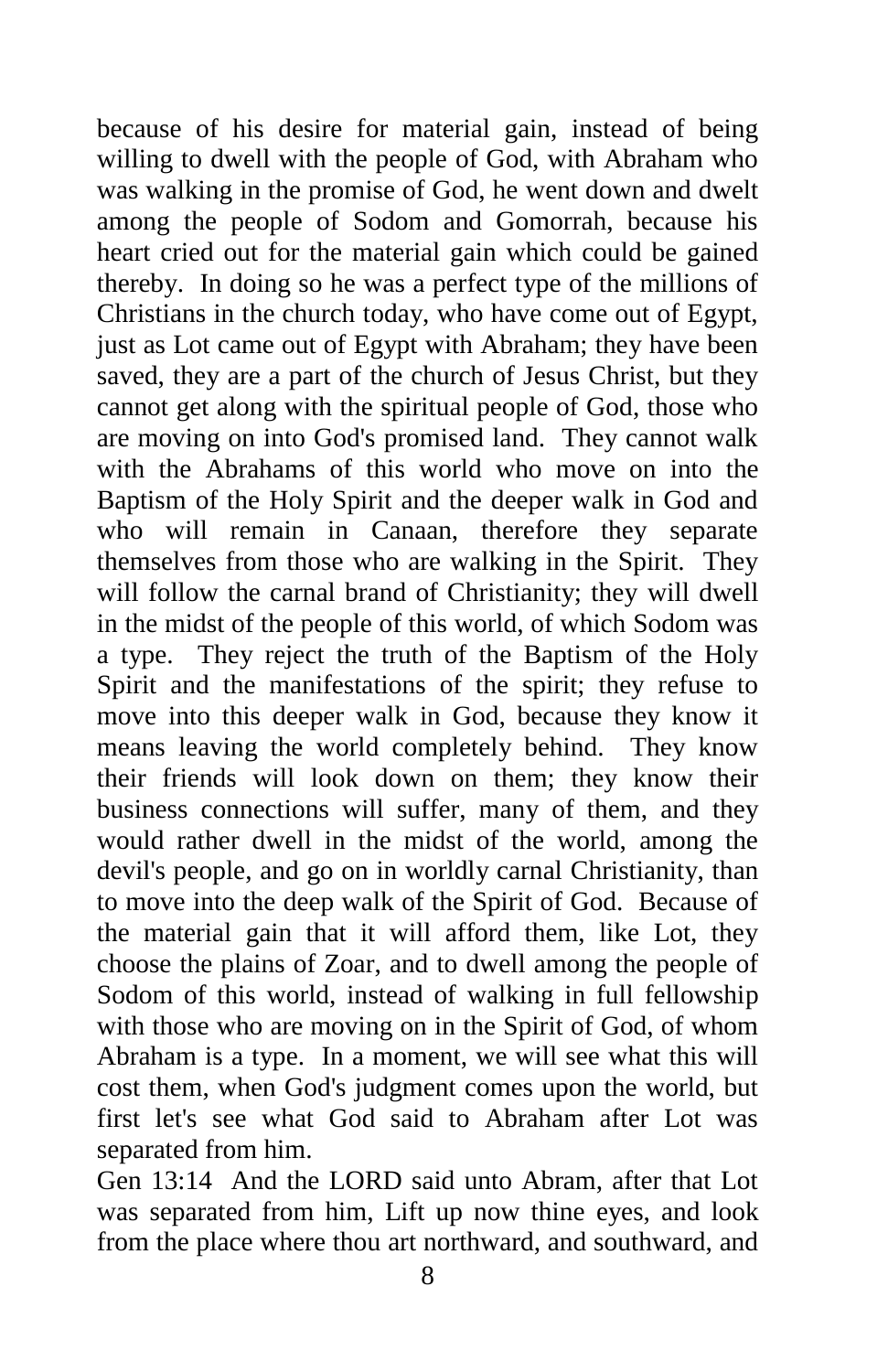eastward, and westward: 15 For all the land which thou seest, to thee will I give it, and to thy seed forever.

After Abraham was separated from Lot, God said unto him, lift up thine eyes, and all the land that you see I'll give it unto you. Those who move on in the Spirit of God today have no desire to be separated from their fellow Christians, they have no desire to walk a different way, but they must move on in the Spirit of God. Their fellow Christians will not move on with them, they would rather cling to the world, and so they must separate themselves. They must separate themselves from their fellow Christians because they must separate themselves from the world and the drag that the world would have upon them, but after they have separated themselves unto the Spirit of God, from the world and all who would walk with it, then they too will hear the voice of God saying, "Lift up your eyes." That is the first thing we must do, lift up our eyes from this world and lift them toward Jesus; lift our minds from this world and put them on the word which Jesus had spoken; lift them from this visible world and get into the Spirit, walking in the Spirit of God and communing supernaturally with the Spirit of God through the Baptism of the Holy Spirit which is the gateway to that Spiritual walk. Then God will show us all of that spiritual land He has for us. He said, "Look northward, southward, eastward and westward for all the land that thou seest is yours."

It was after I received the Baptism of the Holy Spirit, and began to separate myself from this carnal world and this carnal Christianity, that the Spirit of God began to reveal to me from his precious word, the hidden manna, and I began to see all the land which is given to us in Christ, and God said, "Every bit of it you can see by revelation, I have given to you, arise and walk in it, and you'll come to experience every portion of it, even unto coming into perfection in Christ Jesus." One cannot see all the land, until they have separated themselves from the world and from the Lots of the church, and separated themselves unto the Spirit of God.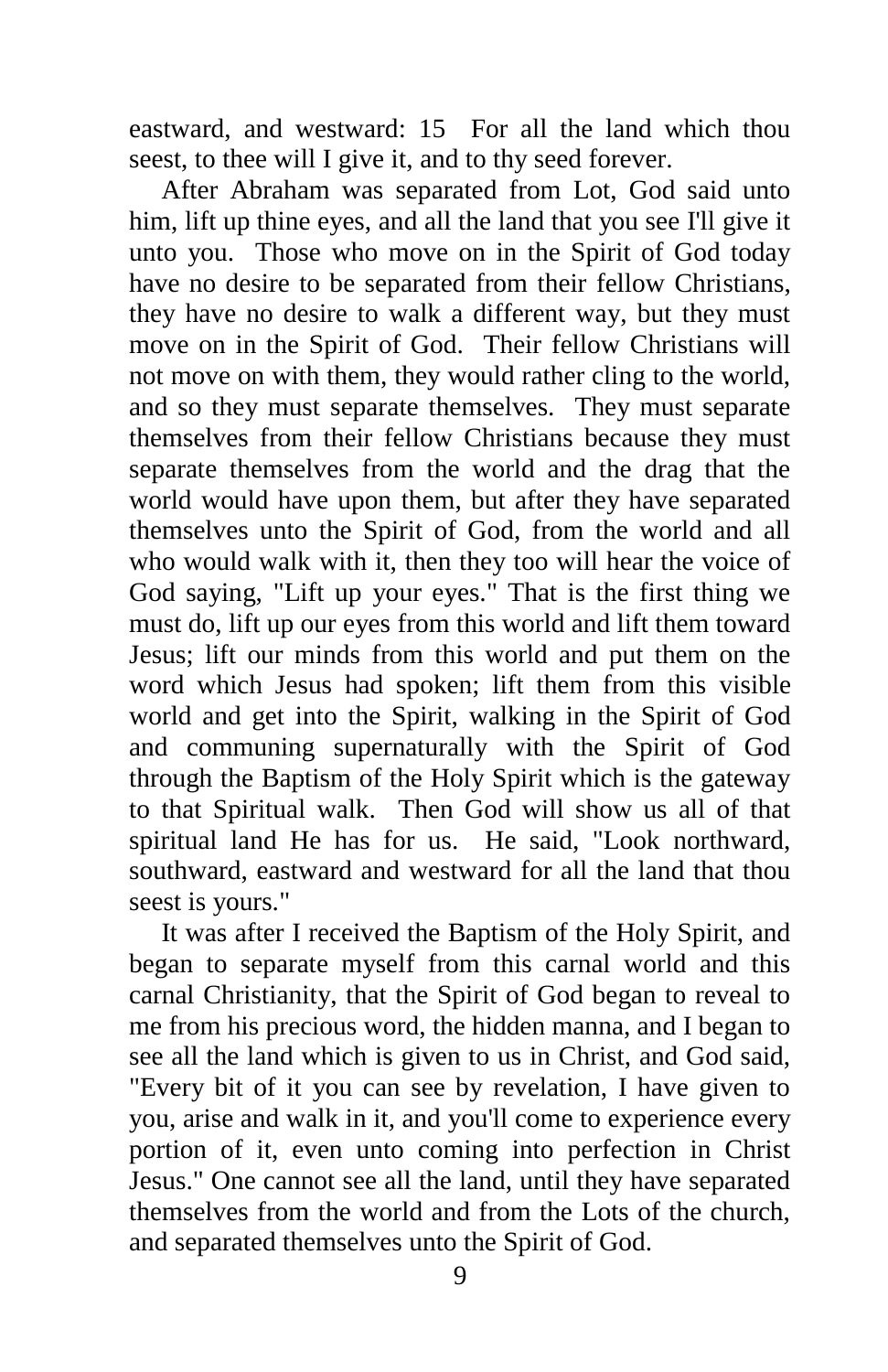Then we find in our study that as the day of judgment approached Sodom and Gomorrah, God sent His angels to Abraham, and the angels of the Lord said, "Shall I hide from Abraham that thing which I do, seeing that Abraham shall become a great and mighty nation, and all the nations of the earth shall be blessed in him? For I know him, that he will command his children and his household after him, and they shall keep the way of the Lord." As the judgment angels were on their way to destroy Sodom and Gomorrah where Lot lived, they stopped by to reveal to Abraham what they were going to do, so Abraham could become an intercessor for his nephew Lot, who lived in Sodom, and was the only righteous man who lived in the place.

Even so, as God begins today to send forth His judgment angels to bring judgment on the Egypt and Sodom and Gomorrah of this world, His angels are stopping by in various places to reveal to Spirit filled, Spirit-walking Sons of God, what he is going to do, and that soon judgment is going to come upon this earth, so they can become intercessors to plead for their worldly brethren and to give of themselves so their worldly brethren might be snatched out of the fire of judgment which is going to come upon this earth. This is why across the earth, Sons of God and Daughters of God who are walking in the Spirit of God are receiving the revelation that judgment is soon to come. This is why the carnal, worldly branch of Christianity of the Christian Church is going on in their unconcern and in their visions of false security, thinking that the time is not near, and in their carnality, blinded, going on with their forms of religion that deny the power thereof. They are blind, and therefore the angels of the Lord are speaking to the Sons of God who are walking in the Spirit, revealing that judgment is soon to come, putting them on their knees to be intercessors for their brethren. Then as the two angels in Chapter 18 come into Sodom and Gomorrah to bring the destruction, we begin to see the cost that Lot and his family have to pay for their worldliness.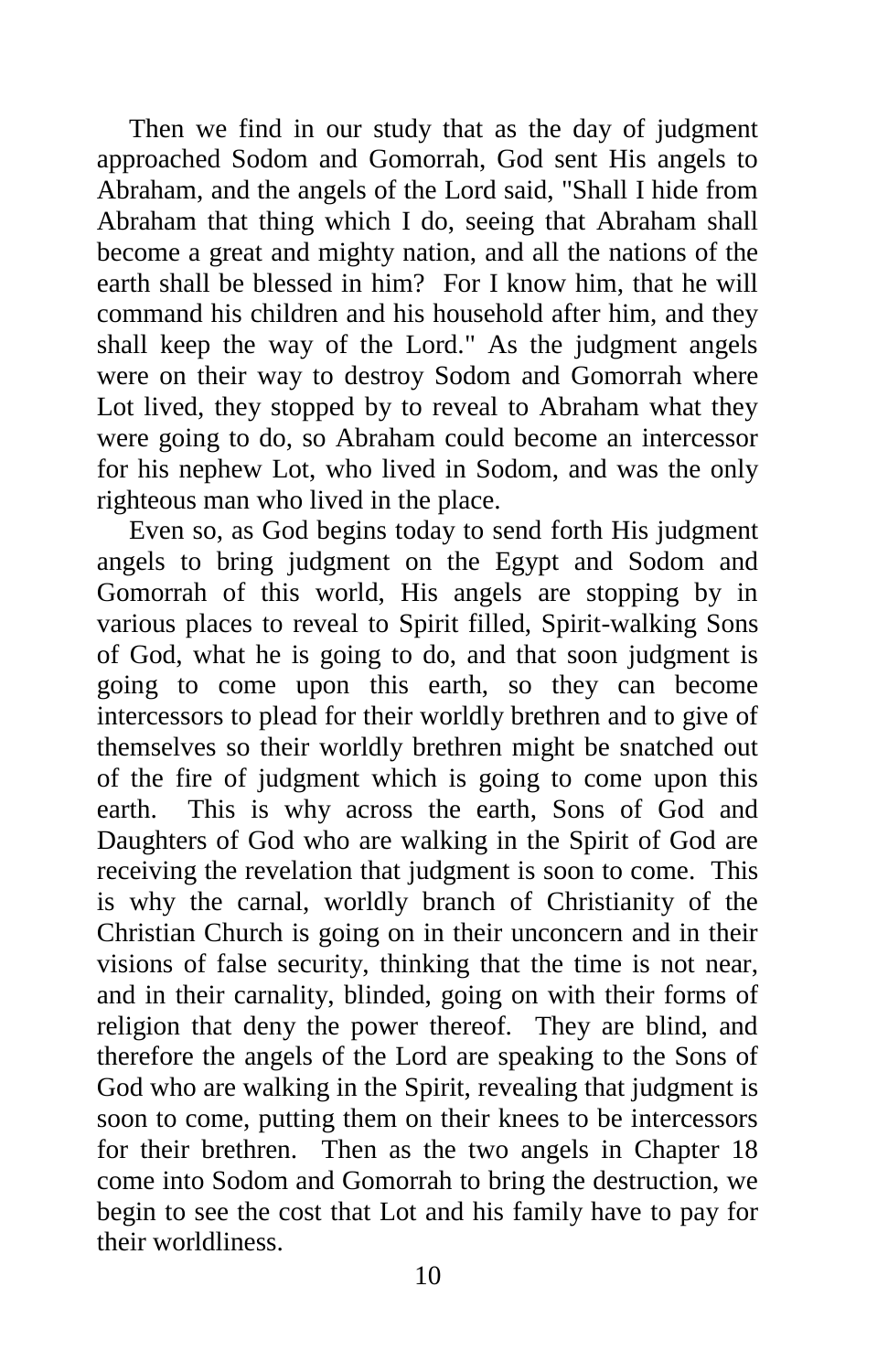The Bible makes it very clear that Lot was a child of God. In the book of 2 Peter, the Spirit says that his righteous soul was vexed at what he saw and heard going on around him in Sodom and Gomorrah; but it wasn't vexed enough for him to give up the material gain that he could have by living with the people of the world and get out and go back over and live in Canaan land.

We see here that Lot had all the graces of Christian hospitality. He insisted on the two men coming into his home, and he made provision for them. He had the visible Christian graces that are fostered so greatly in much of the church of Jesus Christ today, but he had no faith and no anointing. He had no power when the men of the city came and demanded that the two angels come out so they might know them. Instead of standing in full faith and power against their sin, he had become so weak and so carnal in his Christian testimony that he actually offered them his two daughters in appeasement, that they might desecrate them instead of having sexual relationships with the two angels. All he did was encourage the men of that city. Instead of partaking in the grosser sin of homosexuality, he offered to them what he might have considered the lesser sin, of desecrating his two daughters.

So we can see what it had cost Lot to dwell among the people of Sodom, he had lost his spiritual strength, his faith, his power, his anointing and he had lost his leadership from God. All he had left were a few of the shallow visible graces of Christianity. This is an exact type of the people today who have denied the moving of the Spirit of God and who insist on compromising with the world and dwelling in full fellowship with the world, because of the material profit that it offers. They still have the visible Christian graces and they still bear the name. They have no faith, no power to stand against sin and to overcome sin, and they are bound by a vicious lie of the devil, that nobody can overcome their sin and nobody can be perfect. They are the Lots of out day.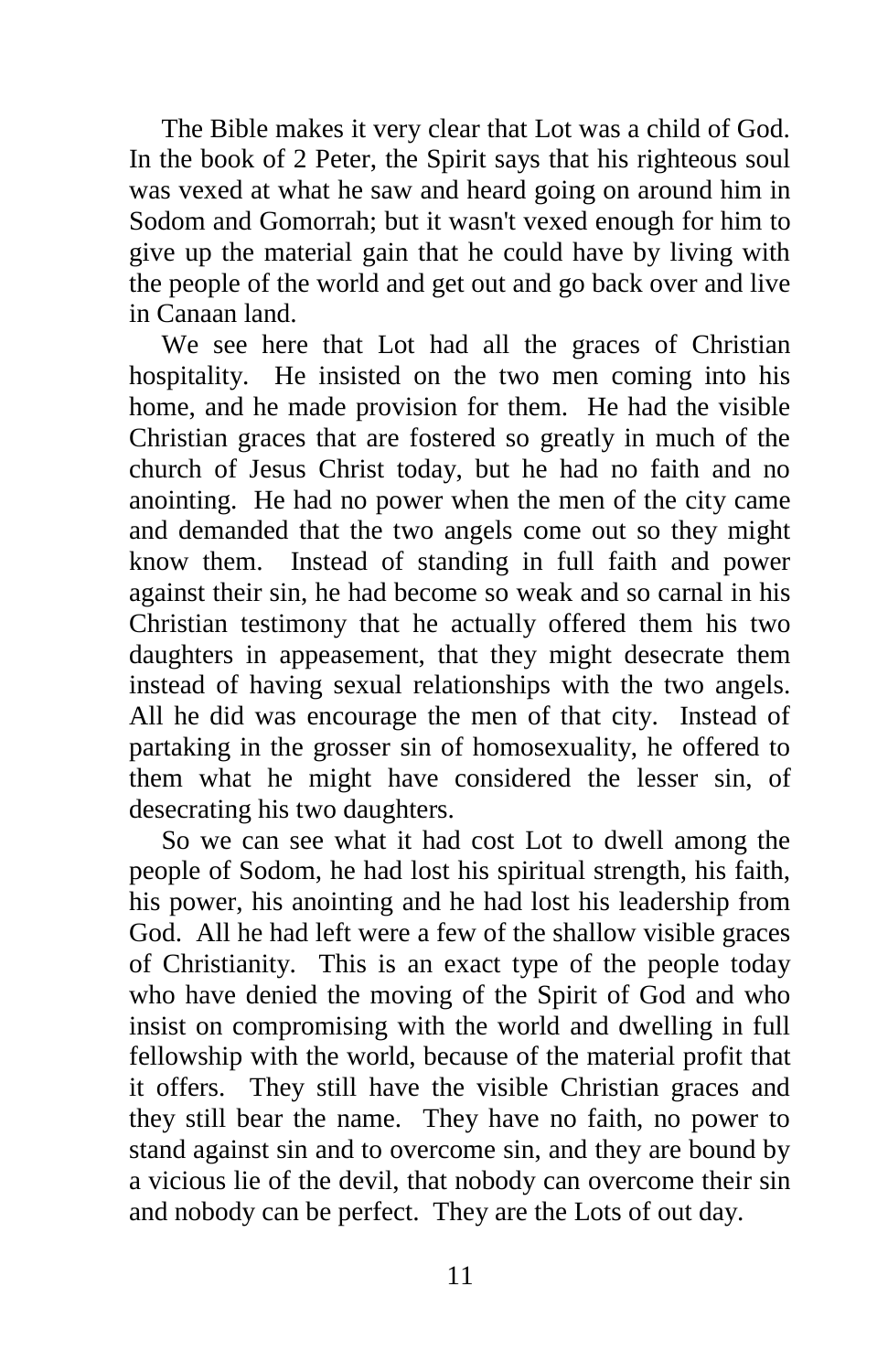Then I'm sure you understand that when the men of the city said to Lot, "Bring out the two men that we might know them", they meant that they might know them homosexually. The people of this city had become so filled with demon spirits, so possessed by demon spirits, that everybody in the whole city had become demon possessed and homosexuals.

This was why God must destroy the city and bring judgment upon it; and this is why God must bring judgment upon this Egypt, the Sodom and Gomorrah of this world today. Beloved, it is because they have come so under the power of the demoniac kingdom that their iniquity is full.

The record in the book of Romans makes it clear that the fullness of iniquity in men, the thing that proves and manifests that they have come to the fullness of iniquity, and completely under the power of the demoniac kingdom, is homosexuality. If the peoples of the world today knew just how this world had come under that power! Only the other day I was reading an article where the legislature of the state of Florida has discovered there are sixty thousand homosexuals in the state of Florida alone. We can consider what the devil is doing in the rest of the world.

When I was pastoring in the city of New Orleans, a young police sergeant was designated to head a team of men to uncover and investigate the homosexual move in that city. As this young police sergeant began to uncover what was going on there, he began to discover that it was going on in such high places that after he had written a book of his report and had it printed, he was not even allowed to publish it, and he was fired from his job because he had discovered that the very thing he was to uncover was going on in such high places that it dare not be brought into the light. This is why God's judgment is soon to come upon this earth.

Then we see, as a Christian dwelling in the midst of the world, Lot's testimony had become so weak, that the people in his world around him laughed at him. When he plead with the men of the city not to do this wicked thing, the men of the city said, "This one fellow came in to sojourn, and he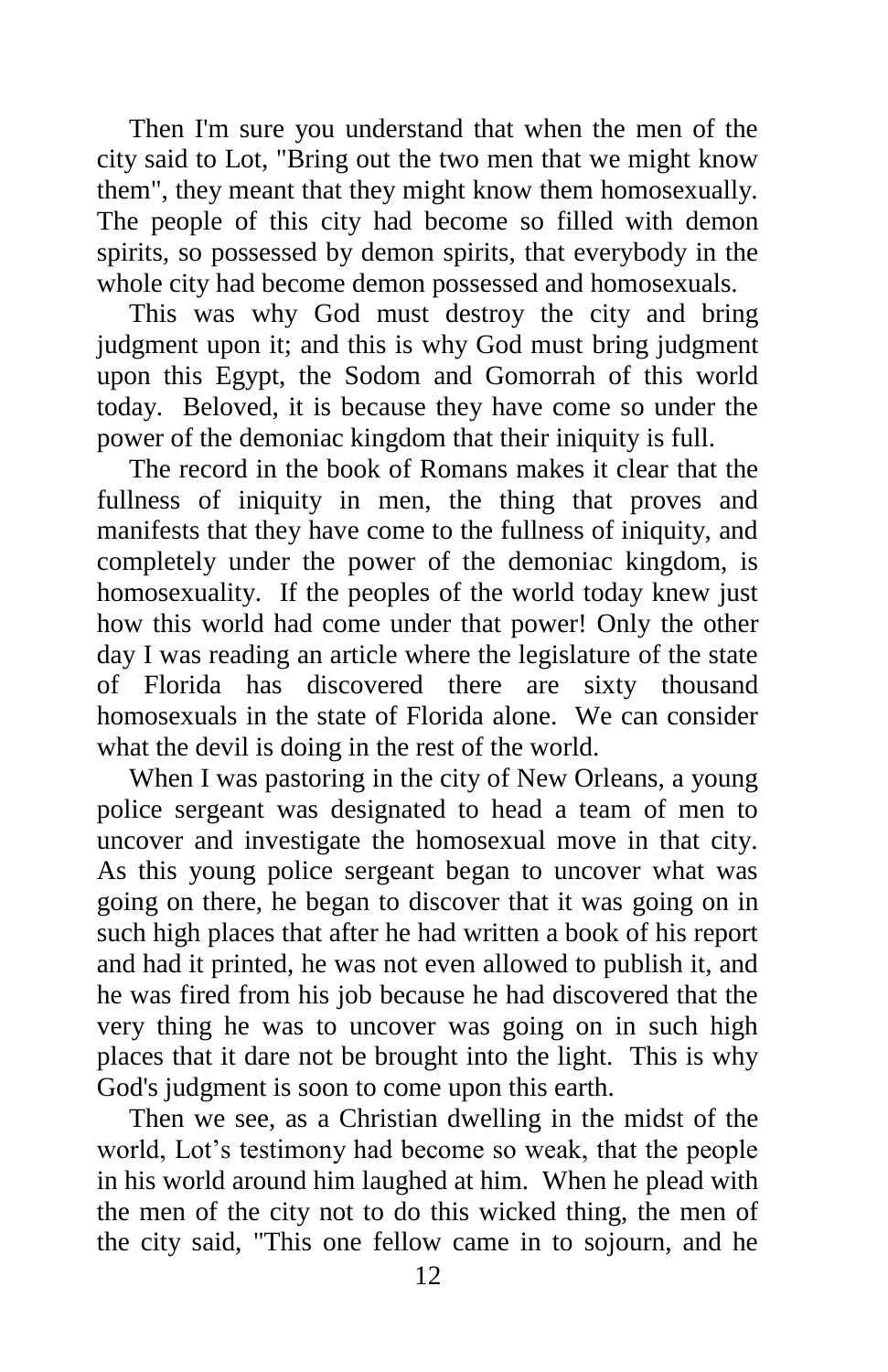will needs be a judge: now will we deal worse with thee, than with them." They laughed at him, his own Christian testimony had become so weak, that they said, "Who do you think you are to be a judge over us?" This is what the world is saying to the Christians today who live in the midst of the world and live the carnal worldly life, following the doctrine that nobody can be perfect and rejecting the move of the Spirit of God. They ignore them and laugh at their testimony. They say, "Who do you think you are to be a judge over us, you're not living any better life than we are. You're not demonstrating any power! What do you have that we don't have?"

When Jesus and Peter and Paul and the early Christians walked the earth, they persecuted them. They tried to throw them off cliffs; they threw them out of their synagogues; they brought them before councils and judges; they beat them half to death and threw them on garbage heaps to die; they cast them into prisons and put them in stocks; but the one thing they did not do was laugh at them and ignore them. Even so, thank God, there are Spirit-filled, tongue-speaking, prophesying, vision-seeing, Spirit-led, faith healing, assemblies across the land, in the Body of Christ today, where they persecute them; they scorn them; they ridicule them; they strive against them and they try to have them cast into prisons. (Only a short time ago I was put into jail for preaching on the streets in my own city.) But the one thing they don't do is laugh at them and ignore them, and say, "Who do you think you are? You're not manifesting anything different from what we do."

Then verse 10 says, "the men put forth their hand and pulled Lot into the house with them, and shut the door, and they smote the men that were at the door of the house with blindness, both small and great, so that they wearied themselves to find the door."

Those people of the Sodom of this world who have come under the demoniac power of Satan, are smitten with blindness. They will never be able to find the door of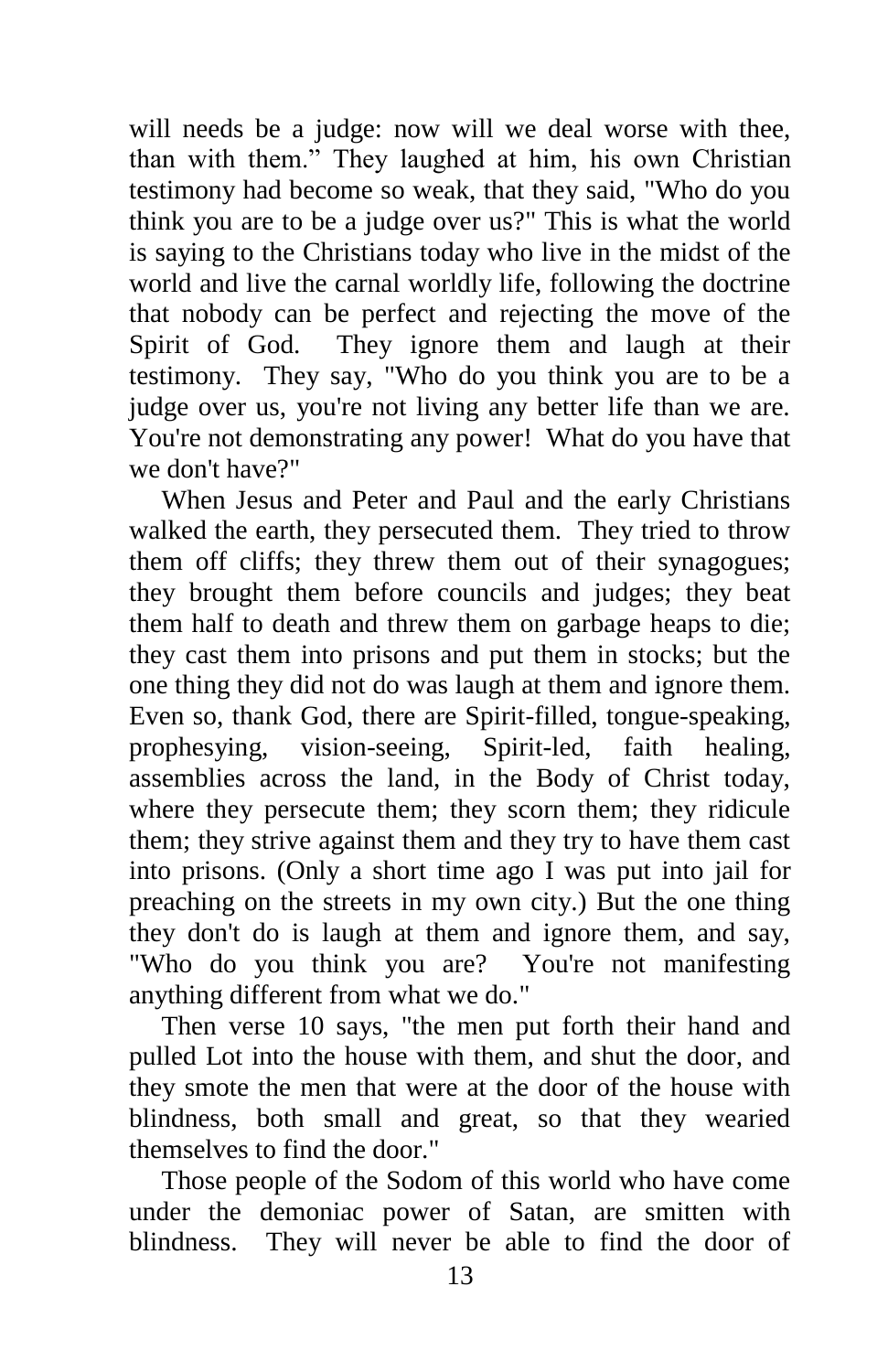deliverance from the judgment that is going to come upon this world.

 We see that Lot had become so carnal that his testimony was of no value, even to the people of his own family; for the angels said to him, "If you have sons-in-law here, go to them and tell them they better get out of this place, for God is going to bring judgment upon this place." Lot went to his sons-in-law and testified to them of what he had heard from the two angels, but his testimony had become so weak in their sight that the Bible says, he seemed as one that mocked unto his sons-in-law. They laughed at him. They had seen him living in worldliness, and they had seen him living in carnality; they had seen him walking after the flesh and they knew his heart. They knew what was in him. Therefore, when he came to them and said. "I have connections with God! I have heard from God! " they laughed at him and his testimony was of no value to them. He was as one who was mocked by them.

So we have the people of the church of Jesus Christ today, who have lived such worldly, carnal lives, and whose hearts have been so hungry for the material things of this world, that even their own relatives who are of the world, can see into their hearts. They know the lives that they live and their testimony is destroyed before them, and they laugh at them. They know their hearts, and when they come to them and say, "I have connections with God; I have heard from God; this is the truth of God;" they only turned their face away. They are as one who mocked unto them, because they have not separated themselves from this world; because they have not stood against the world; because they have not rebuked the sin of this world by the lives that they live, because they have not walked in the Spirit of God and demonstrated that they have connections with God. Even with their own loved ones, their own families, they are as one who mocks unto them.

Now verses 15 and 16 say: And when the morning arose, then the angels hastened Lot, saying, Arise, take thy wife,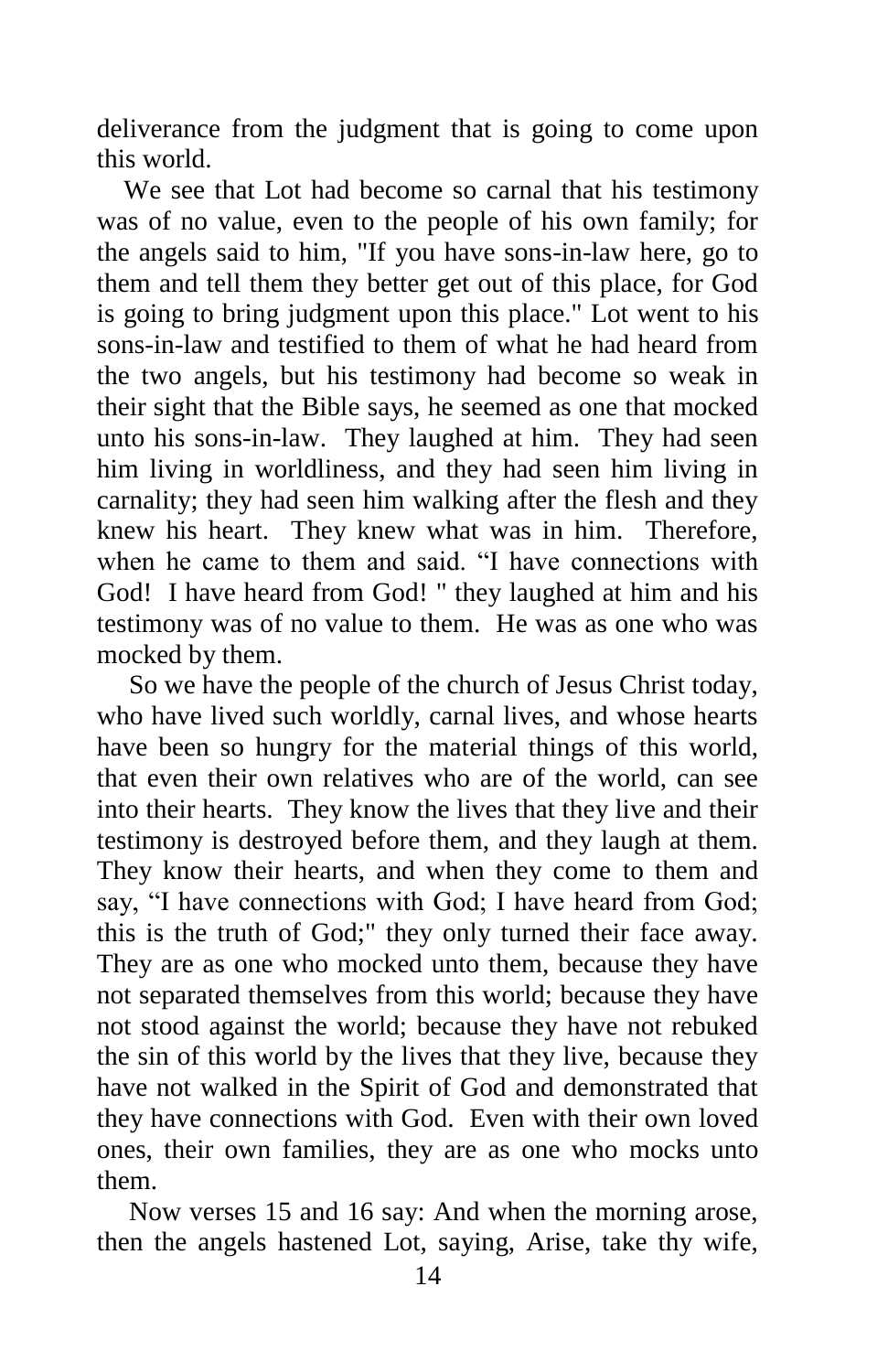and thy two daughters which are here; lest thou be consumed in the iniquity of the city. And while he lingered, the men laid hold upon his hand, and upon the hand of his wife, and upon the hand of his two daughters; the Lord being merciful unto him: and they brought him forth and set him without the city.

Lot had become so bound by the world around him, so weak in faith, that even when God was speaking directly to him through His angels, still he lingered, and the angels had to literally take him and his family by the hand and drag them out of the fire that was to come upon the city. Here you have a perfect type of the Christians, that the Spirit speaks of through Paul, in 1 Corinthians 3, who are going to be saved, yet so as by fire. 1 Corinthians 3:11: For other foundation can no man lay than that is laid, which is Jesus Christ. This is our conversions, our profession of faith in Jesus Christ. That's our foundation. Then in verse 12: Now if any man build upon this foundation gold, silver, precious stones, wood, hay, stubble: And here, he is talking about our works as Christians, that we build upon this foundation. Then, he says in verse 13: Every man's work shall be made manifest: for the day shall declare it, because it shall be revealed by fire; and the fire shall try every man's work of what sort it is. Verse 14 reads: If any man's work abide which he hath built thereupon, he shall receive a reward. Verse 15: If any man's work shall be burned, he shall suffer loss: but he himself shall be saved: yet so as by fire. Paul says there is going to come a day which is going to reveal every Christian's works; of what sort they are, whether they are of the Spirit of God or whether they are worked in the energy of the flesh; carnal, promotional, organizational, use of earthly talents, to build our own place of recognition here in the earth. Every man's works shall be revealed, he says, for the day, the day of fire, shall declare them.

There is going to come a day of fire upon the earth, prior to the return of the Lord Jesus Christ. Fire, being the symbol of the judgment of God, is going to reveal every man's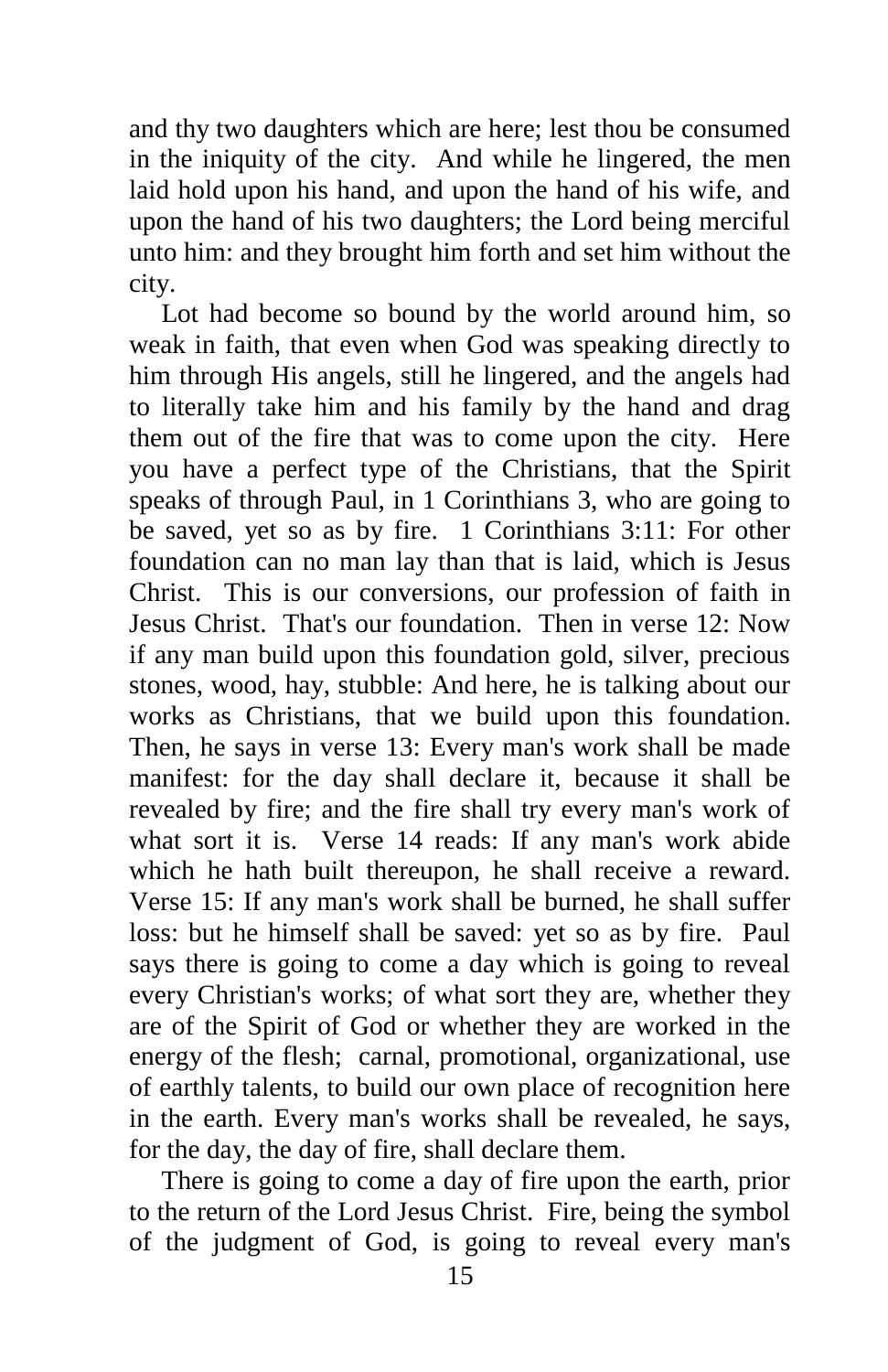works, of what sort they are. Paul says, some will have their works revealed as gold and silver and precious stones. In the symbolism of scripture, gold is the symbol of the nature of God. In as much as gold is the perfect metal which cannot be tarnished, so is God's nature perfection and cannot be tarnished. Silver is the symbol of the redemptive works of Christ. In as much as silver is the metal second only to gold, Christ is the second person in the Trinity. Precious stones are symbols of the gifts and operations of the Spirit of God. Paul says, when that day of fire comes, some will have their works revealed, by the fire itself, as gold and silver and precious stones. That is, they will have come to the nature of God, through the redemptive works of Christ. They'll have all the supernatural gifts and operations of the Spirit of God, working in them. Therefore, this fire will mean nothing to them, it will flow over their backs, like water off a duck's back. But he says, there is another group whose works as Christians, shall be revealed as wood, and hay and stubble. They will not have yielded themselves to the Spirit of God. They will not have moved on, in the moving of the Spirit of God. Like Lot, they will have dwelt in the world, and tried to hang on to the material and the positions in this world, and in worldly, formalistic, carnal Christianity; and their works will be revealed as wood, hay and stubble, which burns up quickly and disappears. It will be revealed that they have no faith, no anointing, no supernatural power, no gifts and operations of the Spirit of God.

Like Lot, they will have nothing on which to stand, and it will be horrible for them. But it will, at last, break them. They shall, at last, surrender to the Lord Jesus Christ. With the help of the Holy Angels, and the intercession of the Abrahams of this world, and the other Sons of God who love them, they will be saved, yet so as by fire. They will, at last, break and they will surrender to the Spirit of God, and be taken on to their perfection; but, so as by fire. Like Lot and his family, they will linger, and they will linger, even when the sons of God and the angels of God keep telling them that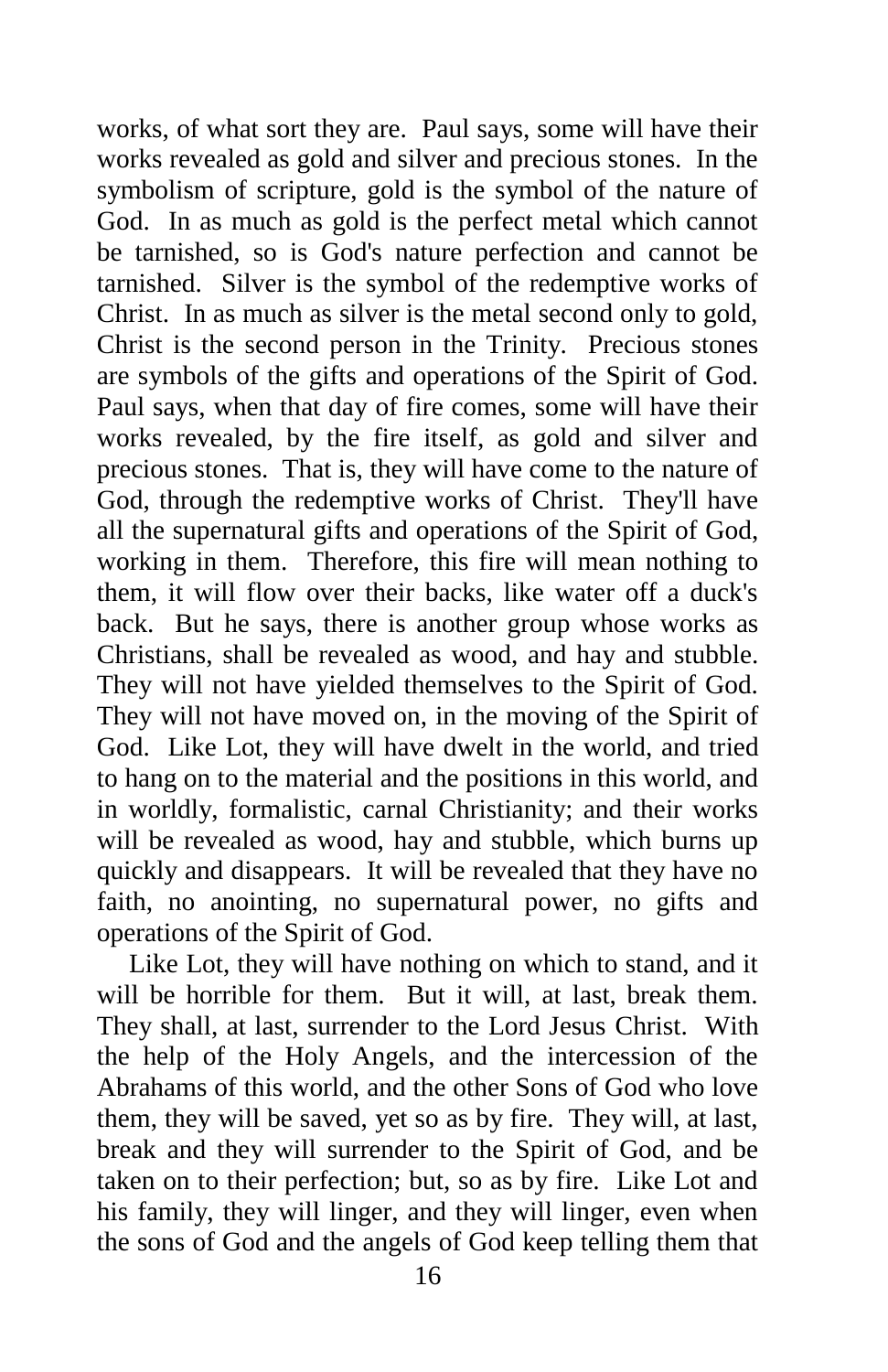judgment is coming upon the earth. As God is sending forth His sons to preach today, like Lot, they will linger, and they will linger, and linger; and only God in His graciousness can save them, as His angels and the sons of God will drag them out of the fire, even as the angels stretched forth their hand and dragged Lot and his family out of the fire.

Then verses 19 and 20 show us just how far this man Lot had sunk, since he had separated himself from Abraham. God spoke to him through His angels and said, "Lot, go up into the mountain, there you will be safe," but Lot answered God back and said, "No, I don't want to go into the mountain. There is a little city over here close, named Zoar, let me go there." Instead of moving up into the mountain, where God told him to go, he still didn't want to let go of that place where he was. He still wanted to hang on to a little bit of that world in which he had been living.

Even so, to the people of God today, God is sending forth His voice, by His Spirit through His servants, telling the people to flee unto the high places; to flee unto the mountains in God; to climb up high in God; to move into the Baptism of the Holy Spirit, that God is pouring out His Spirit on every denomination and bring forth ministers and laymen-Baptist, Lutheran, Methodist, Episcopalian. God is saying, let me take you high into the Spirit; let me take you into the high places in faith, in revelation, in anointing, in power, so that you can be prepared for the judgment that comes upon the world. Let me take you into the secret place. Let me take you into the mountain of God. Yet they are so bound by their carnality and their worldly Christianity, that they want to hang on to just a little bit more of this old world. It shall not be, beloved. They shall not escape that way. We must let this world go completely, that God may take us into the high places, if we are going to escape the judgment that is coming upon the earth.

God said to him, "Alright, I've heard you in this matter." But if you follow the record on through, you'll see Lot did not like it over in that little city. He got frightened there and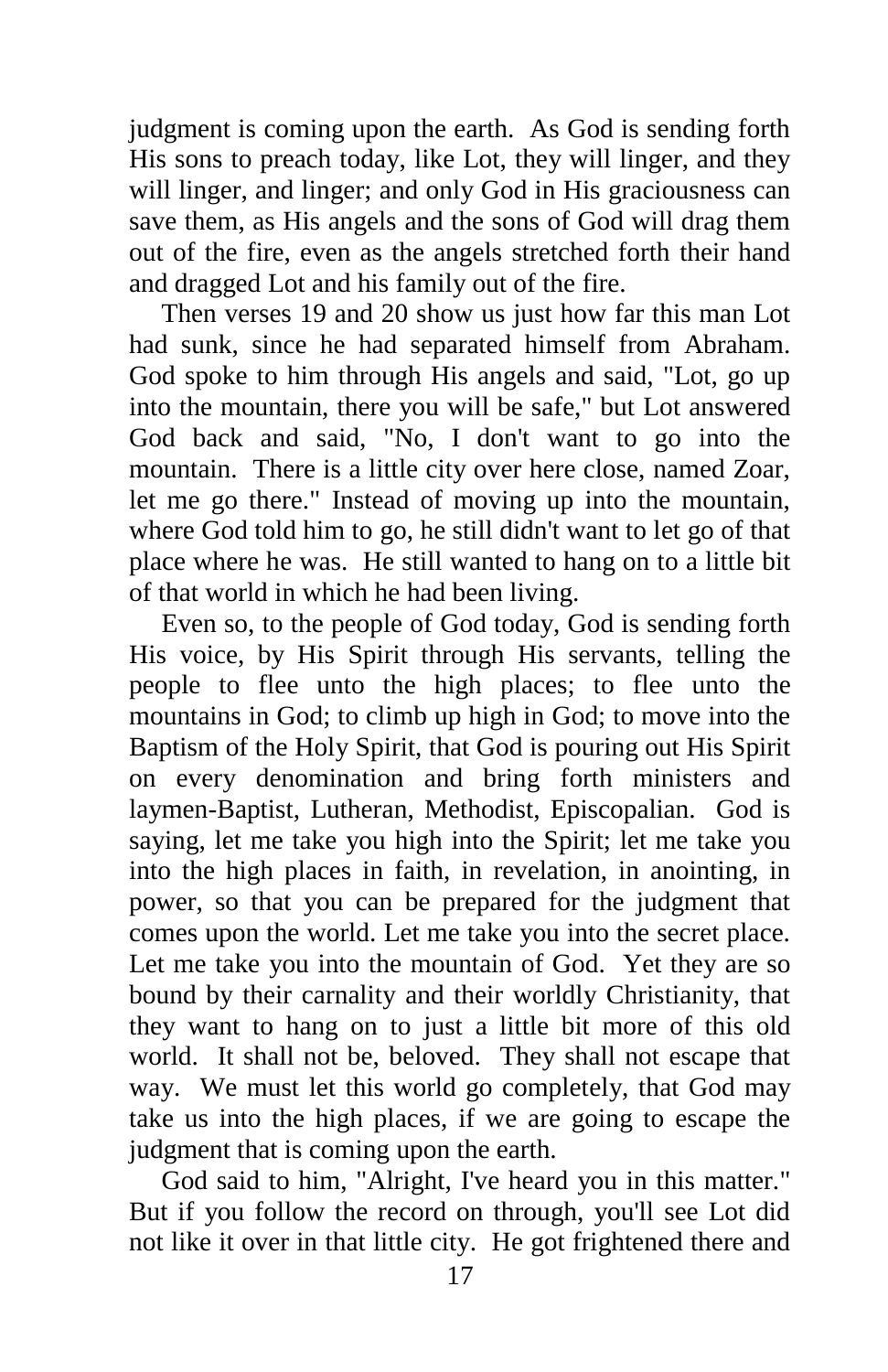he finally had to go to the mountain after all. So it will be with the Christians today. God will let them hang on to a little bit of this world, until the fire gets so hot as the judgment of God is poured out upon the earth, and they at last see that they better go up into the mountain that God has prepared for them if they're going to escape the judgment at all.

Then we come to the tragedy of the whole story. As they moved out of the city, Lot's wife so hated to leave her material possessions behind, that she looked back, and when she did, she became a pillar of salt. When I read this, I hear the words of Jesus saying, as he prophesied of the last judgment that is coming upon the world. He said, "Let him that is on the house top not try to take his stuff." He said, "Remember Lot's wife." There are those who will so hate to leave their possessions behind, they so want to hang on to the things of this old world, like Lot's wife who became a dead thing with no life in her, so they become spiritually dead with no life in them. God help them to turn from that kind of thing, in these last days.

So the record ends in verse 29, which tells us that because God remembered Abraham, because of Abraham's intercession, Lot and his family were snatched out of the fire. This is why the angels of the Lord are speaking to sons and daughters of God today, and revealing to them that the judgment of God is soon to come upon the Sodom and Gomorrah of this world. The angels of the Lord, on their way to bring judgment to Sodom, are stopping by and revealing to the Sons of God, who are walking in the Spirit of God and in union with the Spirit of God, that judgment is coming, so they can become intercessors for their spiritual relatives, for the Lots of this world, who are blind; who are powerless; who are weak; who are so overcome by the desire for the material things of this world, that they have not within them, that which is necessary to enable them to turn from it, to get out of it. Through the intercession of those sons of God who move, are yet members of their body, they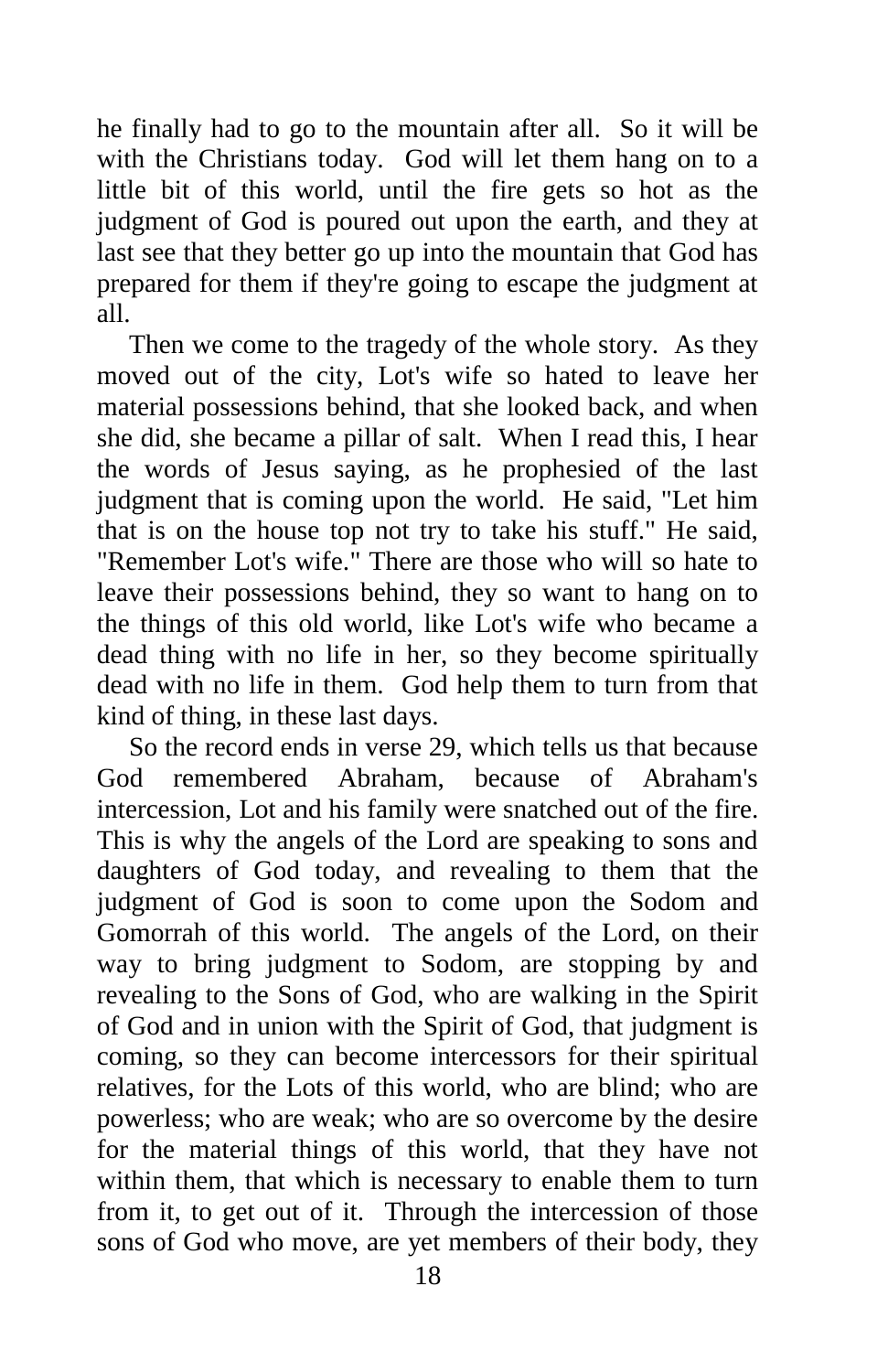will be snatched out of the fire. Therefore, beloved, take it not lightly when the Spirit of God puts the burden on your heart for those who are still of the Body of Christ, who are walking in darkness; who are rejecting the move of the Spirit of God today; who are saying we are fanatics and of the devil, and deceived, and all those things. God is burdening our hearts for them, that we might be intercessors to snatch them out of the fire. We have no time to condemn them, we have no time to be aggravated with them. God reveals to us what He is doing, even as He said, "Shall the Lord do anything that he shall not reveal it unto his Prophets;" that we might take the burden, and through intercession, the rest of the members of our body who are blinded by the god of this world, may be snatched out of the fire. Let us never forget that they are members of our body. Lot was Abraham's blood relative and they are our spiritual brothers and sisters, members of our very body. They

are a part of us and we are a part of them. Therefore, we must accept the burden and labor in intercession before God, for their deliverance when the Day of Judgment comes.

For this cause, the burden is upon our hearts, and it will get heavier and heavier, until as one of the young women of my church saw in a vision, we will find ourselves having prayed ourselves out. In doing so, we will be used by God, as intercessors to drag our brethren and our sisters, who are blinded by the materialism and the god of this world, out of the fire. Through it all, God will redeem His elect, The Body of Christ. May God make it real to our hearts in Jesus' name. Amen.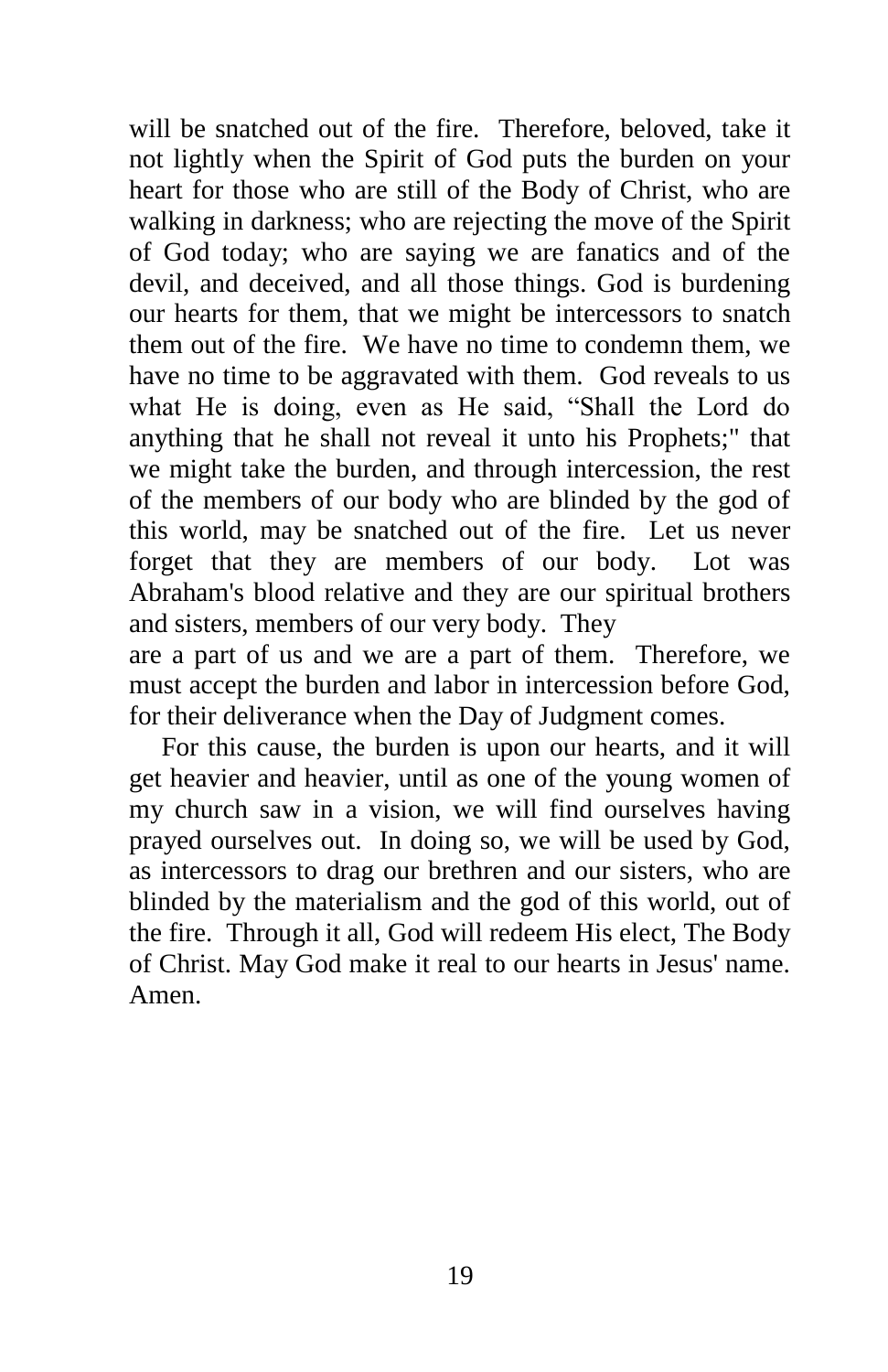## **THE LITTLE SNAKE BITES**

Romans 1:20 For the invisible things of him from the creation of the world are clearly seen, being understood by the things that are made.

Our hearts would greatly rejoice if every Christian in the world understood the great truth contained in this verse of scripture. In simple paraphrase it says that the invisible things of God have always been visible before us since the foundation of the world, being seen in the things that are made. This simply means that God in the beginning, foreknowing His whole plan, made visible things or the things we see around us in what is called nature or natural law, symbols of invisible spiritual truths and realities. That is why the Bible uses water as a symbol for the Holy Spirit, seed as a symbol for the Word of God and serpent as a symbol for the devil. Not because the Holy Spirit who authored the Bible just arbitrarily decided to use these as symbols, but because the Holy Spirit whom the Bible says knoweth the deep things of God knew that in the beginning God made these visible things symbols of the spiritual realities they represent. Therefore, he simply used the symbols God had made. God always does things perfectly, these symbols are perfect in their every aspect. Therefore, if we study in the Spirit the nature of water, we can learn much about the Holy Spirit. If we study the nature of seed, we can learn much about the Word of God. If we study the nature of the serpent or snake family we can learn much about the nature of Lucifer and his demons.

There are many aspects of the snake's nature that we could study and learn much about demons, but for the purpose of this article we shall take just one. The serpent is always hiding in the grass beside the trail. When the unwary pass by, he strikes, sinking his fangs into their leg. The wound is so very small it would seem to be insignificant, just two tiny pin holes. But he injects a poison into your blood stream that begins to permeate every portion of your being and you begin to die.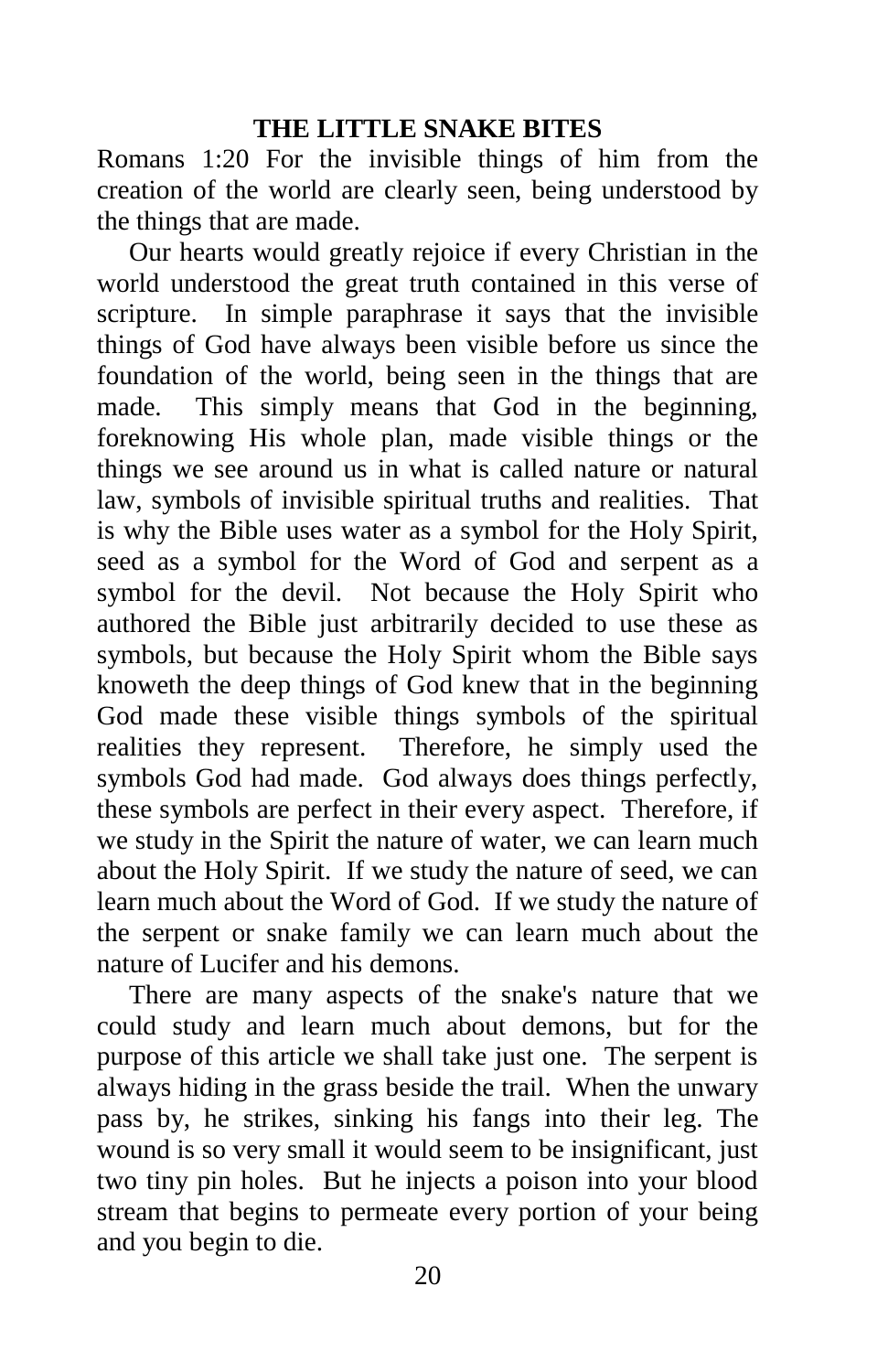Even so, Lucifer's fiery serpent demon spirits are always hiding beside the highways and byways of life. When the unwary pass by, they strike. Most often, the actual strike is never felt by the individual and they do not know when the enemy has hit them but they inject a poison called sin into your being which begins to permeate every portion of your being and you begin to die. It is the little snake bites that are killing Christians today and making the whole Church so sick that they are so spiritually weak they are not only unable to manifest the supernatural life of Christ or walk as Christians, they cannot even stand as Christians.

The little snake bites, the apparently harmless things we allow in our lives keep us sick and powerless. Many a mother and father today are seeing their teenage boy or girl that was brought up in the Church slowly having the life of Christ drained out of them by Satan's serpents because they thought it was perfectly harmless to let them attend the socalled high school hops, listen to the rock and roll garbage that is called music today over their transistor radios, read the trashy Bobby Soxer and Beatle magazines and comic books with half naked women on each page, sit before the television hour after hour as the half-naked women and men with sensual dances suck them into the vortex of sensuality. Christian parents have no awareness that Lucifer is the greatest psychologist in the world. In Mark 5, the scriptures say that when Jesus cast the demons out of the man Legion, the villagers came out and found him clothed and in his right mind. Before Jesus cast the demons out, he was not in his right mind. Here is indisputable evidence that demon work is mind work. Any dictionary will tell you that psychology deals with the mind. Lucifer well knows that if he can keep the minds of young people filled with frivolous garbage, there will be no room for the Holy Spirit to minister good edifying truth that can keep him from drawing them down into a vortex of sensuality by which they can take possession of them.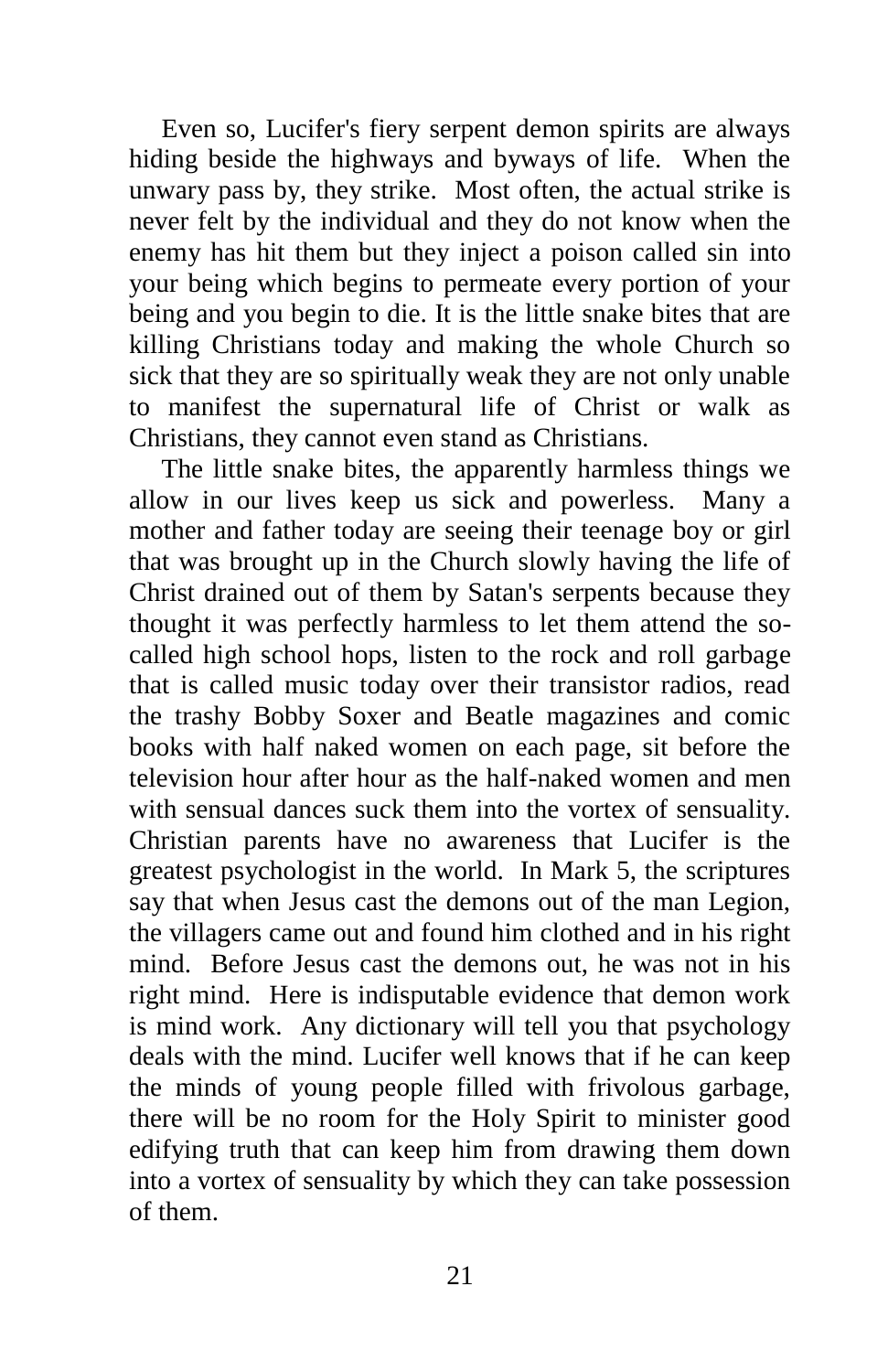Not to long ago in a certain city, a mother in tears brought her teenage daughter to me asking me to pray for her. When I asked the problem, the mother said she stayed out every night with boys till wee hours of the morning. She wound up staying out all night with some and was arrested, and the mother had to beg the judge not to send her away. As I looked at the girl, I realized she was filled with demon spirits of lust. I told the mother, when the Lord spoke to me, I would deal with them.

Three nights later, the Lord spoke and I called the girl into the pastor's study after the service. Hoping to shock her into seeking her own deliverance, I said to her, "If you do not come to the altar and pray through and get deliverance from these demons, they are going to possess your soul and drag you down to hell." Her eyes suddenly sunk back in her head and she sneered at me, "I don't care if I go to hell." I realized this child was so bound by demons that she could not help herself. I called in some of the saints that were with me and we laid hands on her and commanded the demons to come out in Jesus' name. The demons made her begin to fight and kick and stick out her tongue at us. It was no use to tell her to pray, she couldn't pray. The demons wouldn't let her lift up her hands. But after 45 minutes, when the last demon came out, her hands shot into the air and she began to cry, "Jesus, Jesus, Jesus." A few nights later she received the Baptism of the Spirit.

Now I have a letter she sent me months later, declaring she could not understand how she had ever cursed her mother, for she loved her dearly now. When the deliverance was finished, I told the mother, if you let her keep sitting before the television, reading Beatle magazines and listening to trashy rock and roll music, she will get back in the same condition and it will be your fault. We solemnly proclaim to mothers across the land, if you allow your daughters and sons to be bitten by these fiery serpents you are selling their souls out to the devils and God will hold you responsible.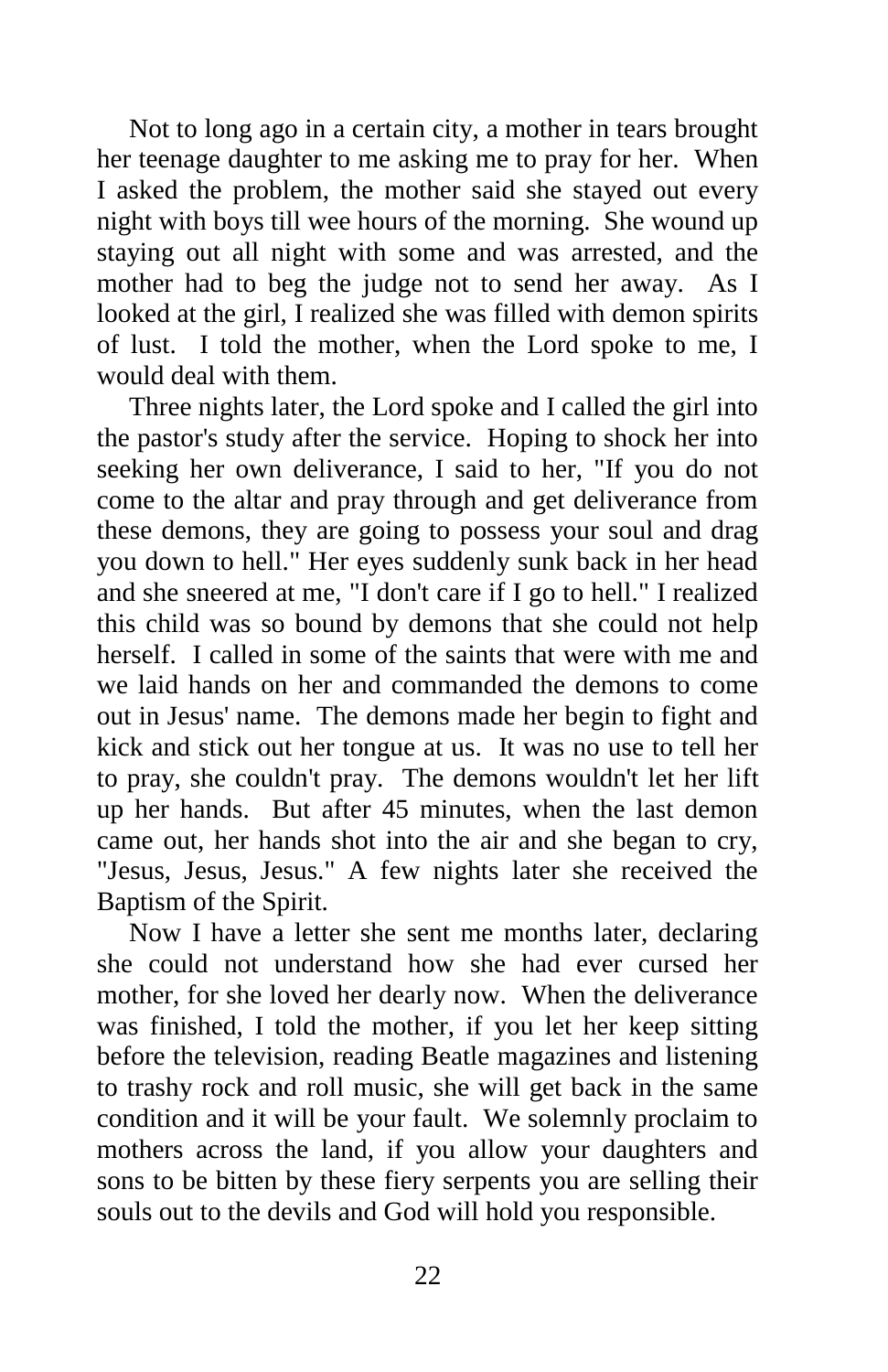We are well aware that most parents are too weak to fight a consistent battle against their children's willfulness in these things, and therefore many will not heed our warning. A consistent battle will be what is necessary to get the victory.

About three years ago my wife and I had to fight a battle with the spirits of hell for our own teenage daughter. When she was ten years old there came a great outpouring of the Spirit upon the Church I pastored and she received one of the most powerful Baptisms in the Spirit I have ever seen. From then until she was sixteen she had a sweet Christian testimony. When she was sixteen the Lord had led her mother and I to begin a work in Miami. She began high school there and soon the spirits that are taking over the young people in the high schools there began to get to her. She came home one day with a transistor radio stuck to her ear listening to the rock and roll trash. I sat down and carefully explained to her that a very important part of Lucifer and his demon's program to rule the minds of men is to keep the minds of young people so filled with frivolous trash that there is no room for the Holy Spirit to minister edifying truth to them, and thereby keep them powerless and under his power. Also that every positive truth she opened her mind to would build faith and power with God in her heart and everything negative that entered her heart through her conscious mind would destroy faith.

However, she had reached the point where she did not receive the word and answered, "Daddy, I can't agree with you." Then I told her, "Honey, I'm sorry that you cannot see clearly and turn from this of your own will, but since you cannot, I'm going to tell you, you are not going to listen to that trash just because I'm your father and I say so." Then I took the transistor radio and threw it away.

At this she rebelled and for the next three months became more and more rebellious toward me, toward her mother and the Lord. It became go bad I had to force her to go to my own Church services, and you can be sure I did force her. Parents who do not use their authority to force their children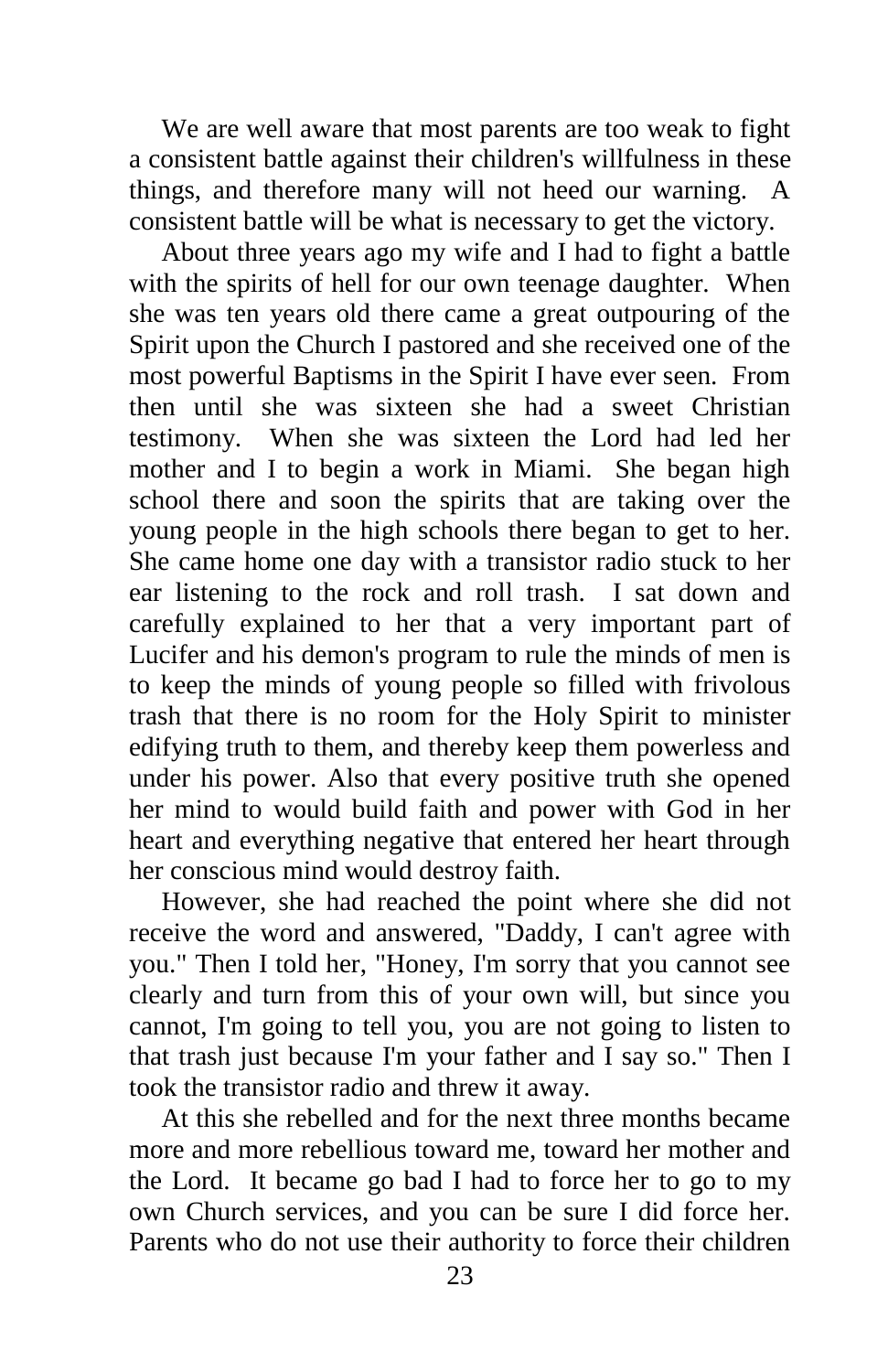to stay under the Word are foolish parents. You can be sure that Lucifer's army is going to do all they can to force them the other way. You cannot make them receive it but you can keep them under its power till God breaks through to them.

I knew I could not cast out the demons that had entered my daughter as long as she was accepting them, so her mother and I daily claimed her deliverance in the Spirit for three months.

Then one night a group of the saints were standing in a praise circle in my home praising God. My daughter came in from an afternoon outing with some of the Church young people. There was a young boy she was fond of at the time, who had accepted Christ shortly before. As he stood in the circle the Lord told me to lay hands on him. As I did, he immediately received the Baptism of the Spirit. This so moved my daughter that tears rolled down her cheeks and she said, "Daddy, lay hands on me, I want deliverance." I laid my hands on her head and the people all released their faith and the two spirits that had her bound began to speak through her crying, "No, no," they did not want to come out. But in a few minutes they came out and she was set free and began speaking in tongues for the first time in months.

Since then her mother and I have been proud of her Christian testimony and today she is traveling with us in the ministry. Young people and adults learn this. All the devil wants from you is your time. If he can just get your time that you could use praying and studying God's Word, and building yourself up in the most Holy faith, and get you to use it in frivolous things, watching television, listening to trashy music, reading frivolous literature or just in conversation with friends that does not edify, he will keep you powerless and under his bondage forever, and the little snake bites that you consider such harmless things will keep you spiritually sick forever if they do not kill you.

The following is a plea written by a teenage girl from a state mental hospital. If someone had taught her this truth in time, she would not now be crying out from the bottom of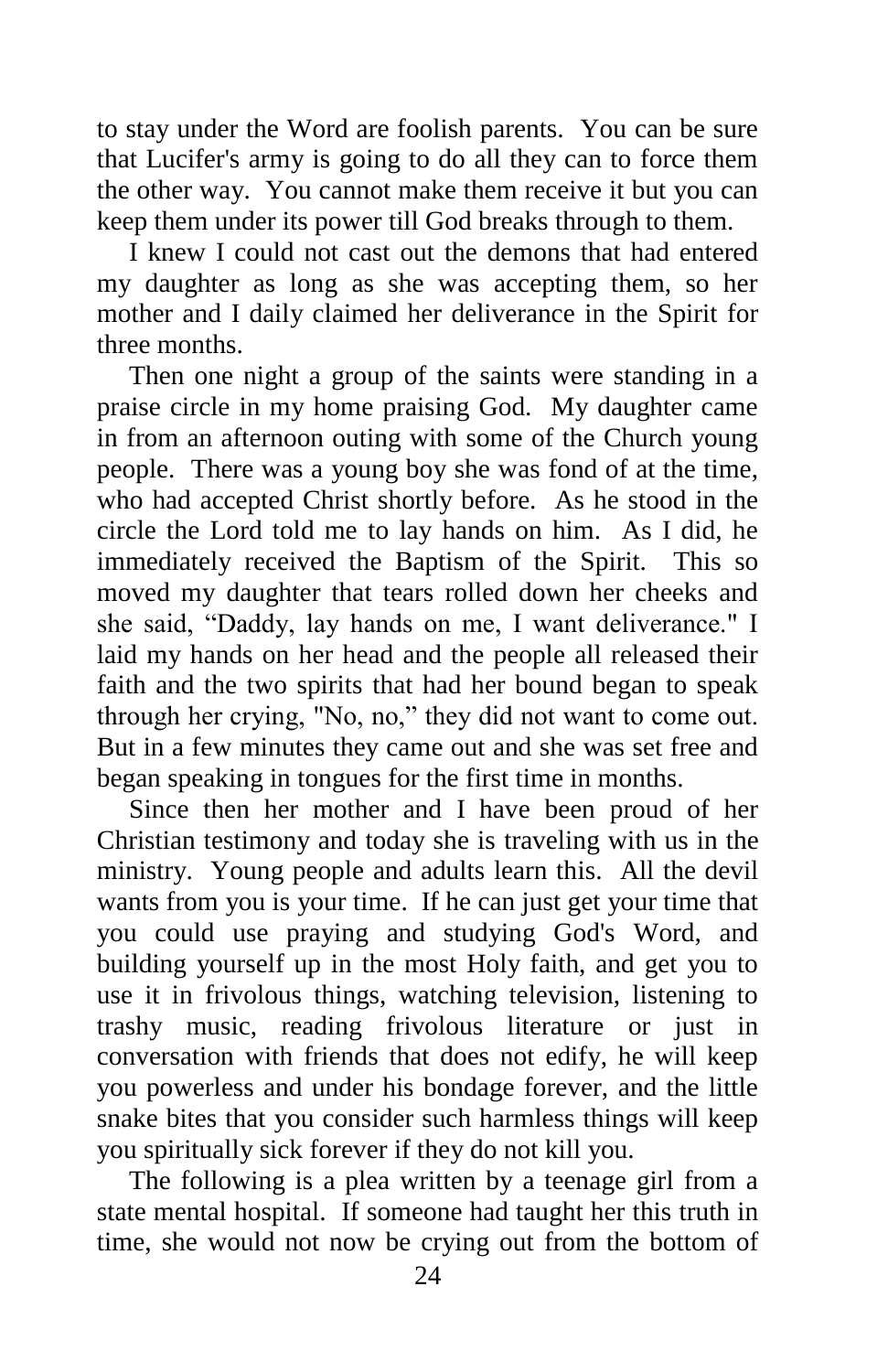the pit. We ask that all who read her plea will bind together in the Spirit to claim her deliverance. Bro. Sam Fife

Written in March, 1966 by a 16 year-old girl in State Hospital.

Dear People of the Outside World:

I'm writing this to you from a state mental institution, or as some would call it, "an insane asylum." At the present time and for the last five weeks I have been in seclusion. Seclusion is a place where they keep the patients that are too far gone to be helped, or in some cases, dangerous; or as in my case, for punishment. I tried to run away from this forsaken place. Seclusion is a nightmare.

This is a very small room (if you can call it a room). Most of them have no windows. Your clothes are all taken from you and the "food" they give you (if it could be called food) is eaten with your fingers only. There is no heat in the winter and in the summer it gets very hot. You have to keep warm by cuddling in the comer with only your one blanket (no bed here). But the worst of it is the terrible evil feeling that is constantly near you. I can't explain this feeling. It is like an evil force trying to get hold of your body, mind, spirit. I'm constantly on the alert, you have to be here, or this thing will take control of you.

Many of the patients here seem to be controlled by this evil force. You can see it in their eyes. Their eyes are wild and a chill runs down my back just thinking of it. Their yells and screams sound not even human. It makes your heart beat fast and your blood almost curdle.

I've found out that many of these people here were once very ordinary people just like you may be. Sane and normal people. Some of them had been very rich and others were poor. Even a couple here had been in Hollywood and on television programs, while others were just very old and relatives no longer wanted to care for them. Then there are the many teenagers and young people, like myself, who were in trouble with the law, or who had been sent here for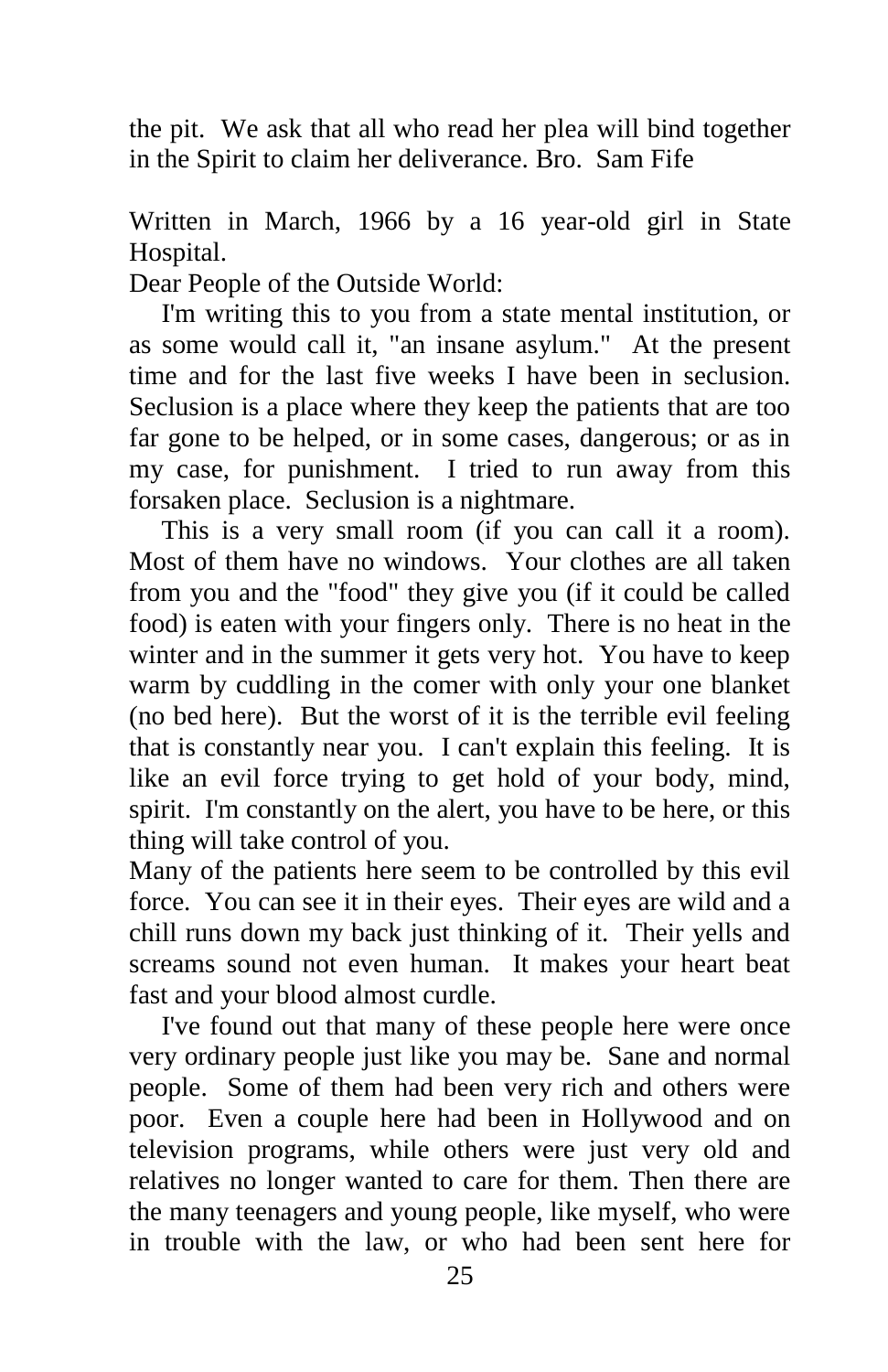prostitution or drug addiction. People are sent here from every field and walk of life.

You may be asking yourself these questions, "What changed these people from ordinary sane persons to raving maniacs?" or "What caused these teenagers to change from good, decent, law-abiding, respectable kids to hoodlums?" or "What changed me-a sweet Christian girl to this-a common, ordinary, cheap tramp?"

I've been thinking about these questions for these past weeks, and I can only come up with this one answer. In every single patient that I've talked to or listened to, there has always come up the mention of God-obvious rejection of Him. Right now I'm not talking just of teenagers. If you listen to these people a little while (whether you are here in seclusion where you can see no one but hear much, or down in the ward), you will find that they are always cussing God and His Son and just blaspheming His Spirit. Then the next minute they will cry out for God, in desperation. Then they sometimes start singing, "Wash me and I shall be whiter than snow" or "Oh, the blood of Jesus, it washes white as snow," then the next minute, back to cursing God again.

When I talk to them it is very hard to make sense of what they say, but I have put some of it together and come up with these statements. Almost every one of them had been running from God and has refused to give God his all. This must have been the starting of their horrible fate. Then refusing God as they (we) did, left open opportunity for the evil forces to take hold of their minds. Being around here, I would say that these evil forces are demons out of hell itself. It may be hard to believe, but there is no other possible explanation. I have tried to talk and listen and understand these people and I'm fully convinced this is the only thing wrong with them in most cases.

Now, I'm going to talk as a 16 year-old teenager, about teenagers. The last two years of my life have been very mixed up. I've been in and out of jails and psycho wards of hospitals and in trouble with the cops. I've done every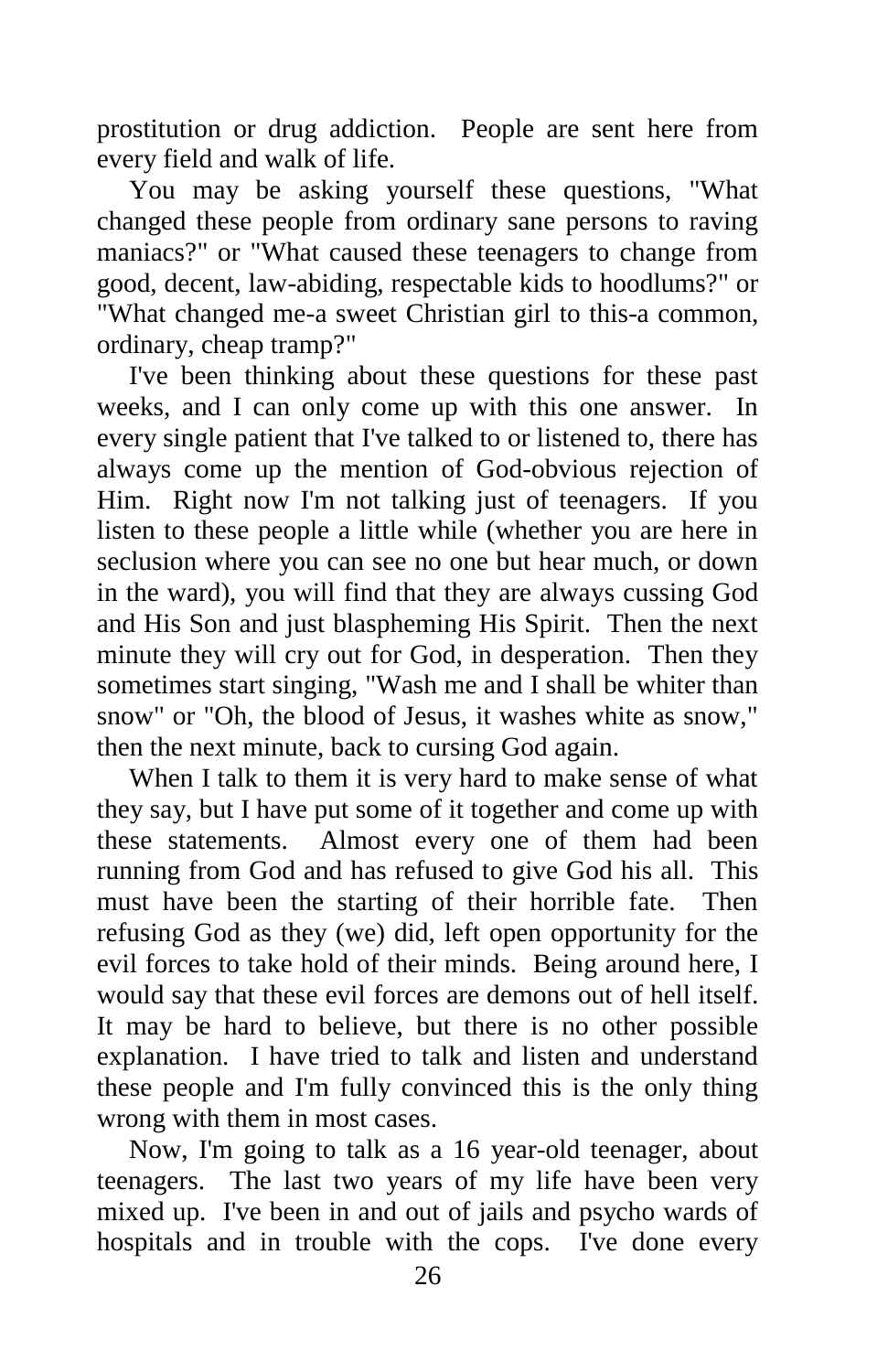shameful thing I could, just for "kicks." So I think I understand why kids do the things they do. Speaking from my experience I was driven by some force I could not control. Many many times I did not want to do these things; I hated them and would rather have died, but something was forcing me to it. The truth is teenagers today are being driven by evil demon spirits (and not kids only-much of humanity in general, it seems.) When questioned by the cops about, "Why did you do it?", I have heard and said many times, "I don't know why, something just got hold of me and made me do it", and I have heard other kids say the same, many times.

I can remember one incident (of many too horrible to recall) not long ago when I was in a teenage nightclub (which is illegal in this state but the authorities were covering for it) with these two cats (guys). The lights were so low you could hardly see a step in front of you. The band was really swinging and the music loud. We had just finished our third drink, spiked with whiskey and were really high by that time. It was about midnight and everyone was out on the floor dancing. The music got louder and louder. We like loud music. When it is that loud you can't think, nor hear your conscience speaking, you think only of that "music" the "beat" was wild. All of a sudden everyone went crazy, including myself. It seemed to spread like some horrible contagious thing, strong and powerful. Some had passed out on the floor by this time but no one paid any attention to them; the rest of us started screaming and yelling and fell to the floor rolling wildly. It was like we were fighting some horrible something that was wanting to possess us, we were losing the battle. The music was "the most"; the beat was driving us wild. It made you feel like, well, I just don't know how to explain it. But now, as I lay here in this horrible institution, the same, the exact feeling and force is here that was driving us on the dance floor, it is here now wanting to possess me.